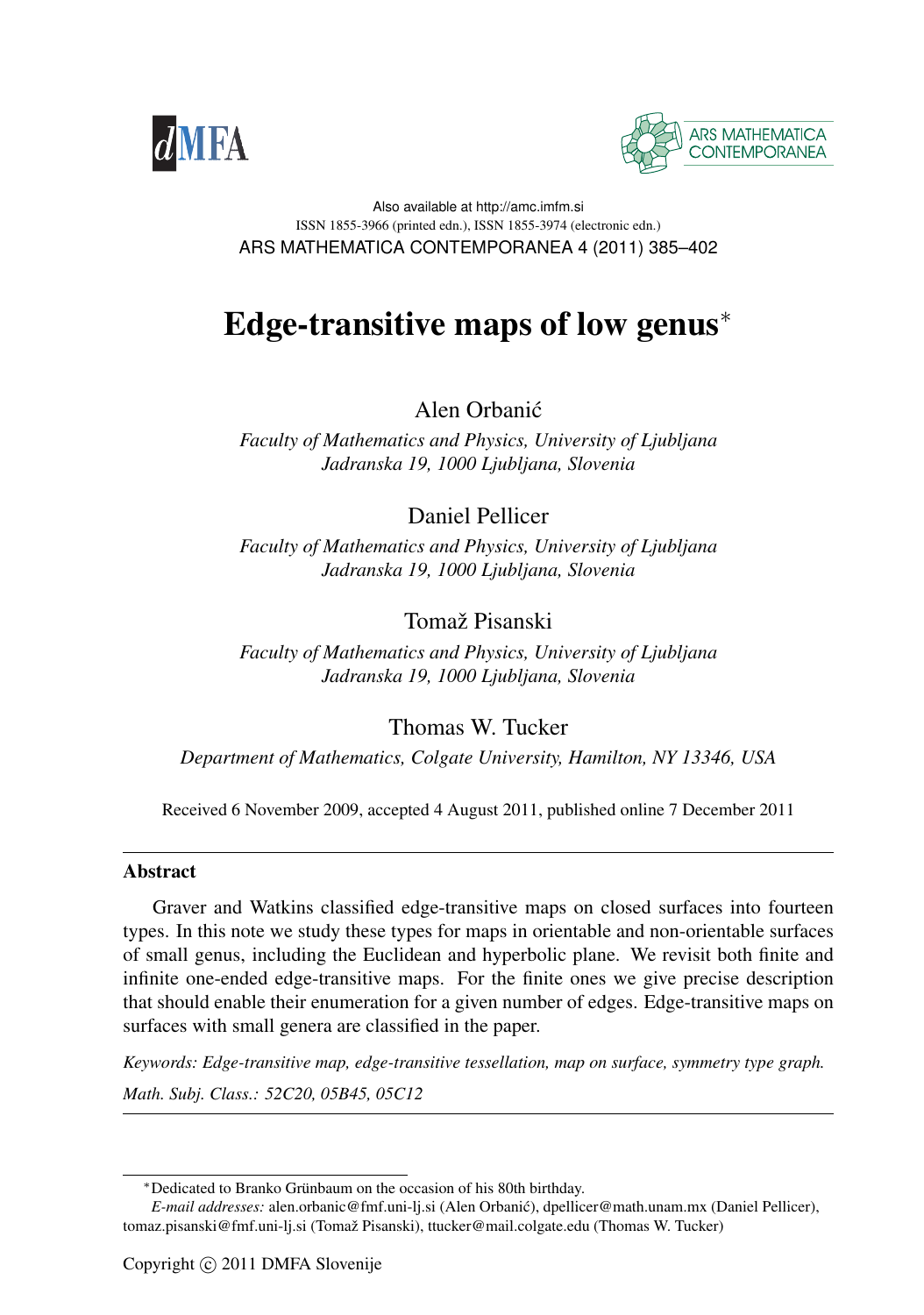## 1 Introduction

In this paper we are interested in maps (see [\[16\]](#page-17-0) or [\[5,](#page-16-0) Section 17.10] for definitions) whose automorphism group acts transitively on the edges. In addition to combinatorial finite maps on compact surfaces we consider also the (geometric) *tessellations* of the spherical, Euclidean or hyperbolic plane, where every automorphism can be extended to an isometry of the tessellation. We shall consider only locally finite, one-ended tessellations (see [\[7,](#page-16-1) [18,](#page-17-1) [3\]](#page-16-2)). For multi-ended planar maps, as well as for definitions of one- and multi-ended maps, see [\[6\]](#page-16-3). Additionally, unless explicitly specified, we will consider *non-degenerate* maps and tessellations, i.e. maps with all valences, co-valences and Petrie valences at least 3.

An edge in a map has *edge-symbol*  $(f_1 \cdot f_2; v_1 \cdot v_2)$  if it is incident to vertices of valence  $v_1$  and  $v_2$  and faces of size  $f_1$  and  $f_2$  (see [\[9\]](#page-16-4)). A map is called *edge-homogeneous* if all its edges have the same edge symbol  $(f_1 \cdot f_2; v_1 \cdot v_2)$ . Note that this requires vertex valences to alternate between  $v_1$  and  $v_2$  around each face, and face sizes to alternate between  $f_1$  and  $f_2$  around each vertex. In particular,  $v_1, v_2, f_1, f_2$  must satisfy the condition: if  $v_1$  or  $v_2$  is odd, then  $f_1 = f_2$ , and if  $f_1$  or  $f_2$  is odd, then  $v_1 = v_2$ . Call  $(f_1 \cdot f_2; v_1 \cdot v_2)$  *admissible* if it satisfies this condition with all numbers at least 3.

An edge-transitive map is obviously edge-homogeneous. The converse is not true; for example, the map on the torus obtained by identifying opposite sides of an  $m \times n$ chessboard has constant edge-symbol  $(4.4; 4.4)$ , but it is not edge-transitive when  $m \neq n$ , since there is no map automorphism taking 'horizontal' edges to 'vertical' edges. On the other hand we have the following geometric result of Grünbaum and Shepherd  $[10]$  $[10]$ :

<span id="page-1-0"></span>*Theorem* 1.1. Given any admissible edge-symbol  $(f_1 \cdot f_2; v_1 \cdot v_2)$ , there is a unique (up to map isomorphism) *universal tessellation*  $M(f_1 \cdot f_2; v_1 \cdot v_2)$  of the sphere, Euclidean plane, or hyperbolic plane by congruent  $f_1$ -gons and  $f_2$ -gons, such that all map automorphisms are isometries and the map is edge-transitive with the given edge-symbol. The map has reflections with respect to any line joining a vertex and the center of an incident face. If  $f_1 = f_2$  it also has a reflection with respect to the lines determined by the edges and if  $v_1 = v_2$  it has reflections with respect to any line connecting centers of incident faces.

The proof is mostly a matter of constructing an  $f_1$ -gon and  $f_2$ -gon with congruent sides and the appropriate internal angles. The theorem has the following consequences:

*Corollary* 1.2*.* If the finite map M is homogeneous with edge symbol  $(f_1 \cdot f_2; v_1 \cdot v_2)$ , there is a finitely generated group  $\tilde{A}$  of fixed-point free automorphisms of the universal tessellation  $M(f_1 \cdot f_2; v_1 \cdot v_2)$ , such that M is isomorphic to the quotient  $M(f_1 \cdot f_2; v_1 \cdot v_2)$  $(v_2)/A$ . If A is a normal subgroup of the automorphism group of  $M(f_1 \cdot f_2; v_1 \cdot v_2)$  then the map  $M$  is edge-transitive.

*Proof.* The covering transformations of the universal map  $M(f_1 \cdot f_2; v_1 \cdot v_2)$  of M are fixed-point free automorphisms. When A is normal, each automorphism of the universal map projects to an automorphism of M. П

*Corollary* 1.3*.* Any finite, edge-homogeneous map M is regularly covered by a finite edgetransitive map.

*Proof.* Given a map M let A be any group such that  $M = M(f_1 \cdot f_2; v_1 \cdot v_2)/A$ . The group A is determined up to conjugacy and has finite index in the automorphism group  $\Gamma$ of  $M(f_1 \cdot f_2; v_1 \cdot v_2)$ . Let B be the intersection of all conjugates of A in Γ. Then B is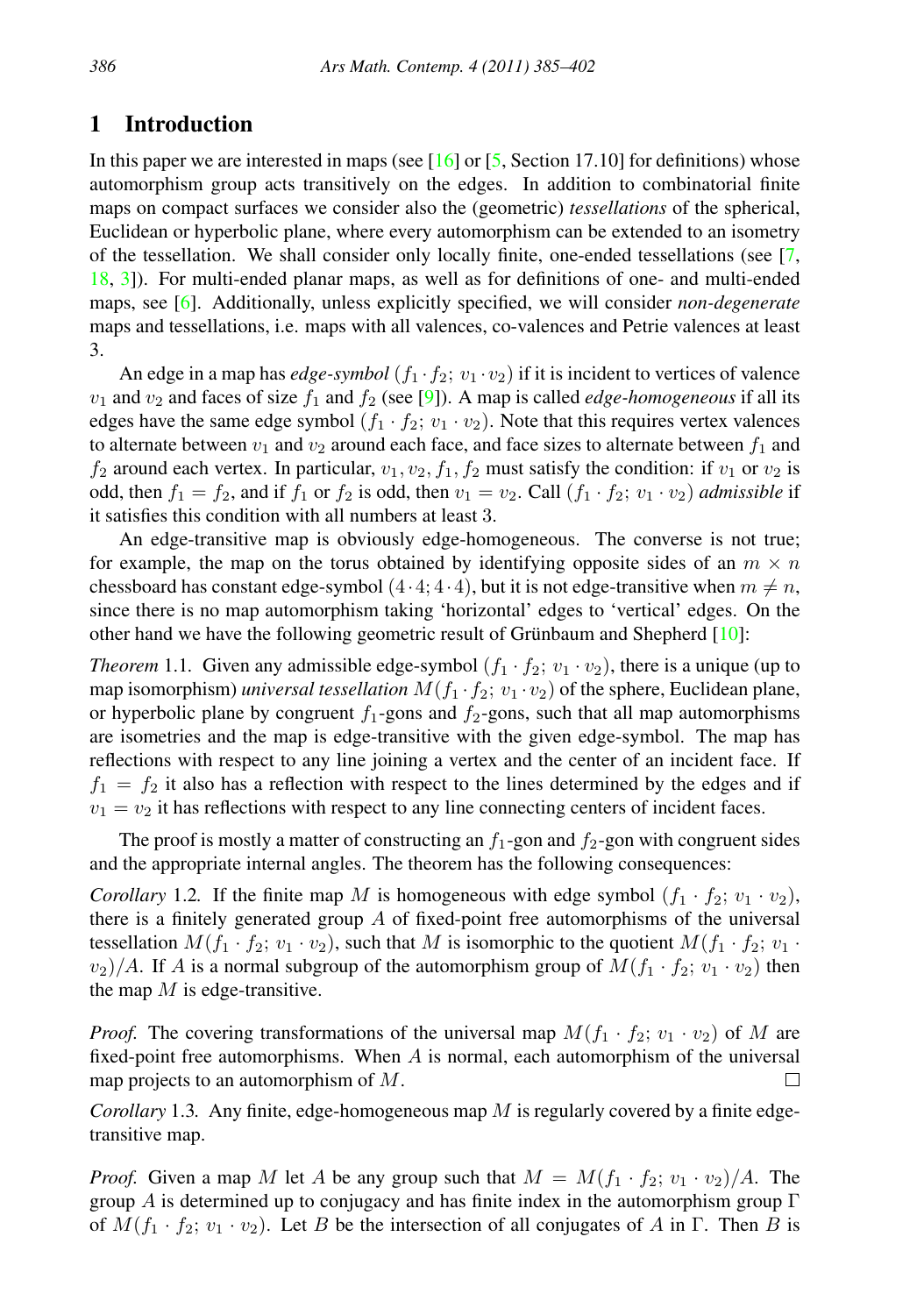normal of finite index in Γ. It follows that  $M(f_1 \cdot f_2; v_1 \cdot v_2)/B$  is an edge-transitive finite map regularly covering M.  $\Box$ 

The proposition below follows directly from Theorem [1.1](#page-1-0) and [\[9\]](#page-16-4).

*Proposition* 1.4*.* Every edge-symbol that can be realized by a finite map on a closed surface with negative Euler characteristic is admissible for a tessellation of the hyperbolic plane.

## <span id="page-2-0"></span>2 Combinatorial vs. geometric edge-transitivity

The notion of edge-transitivity of maps or tessellations may be understood with two different meanings: combinatorial and geometric, depending on the choice of combinatorial automorphism or the geometric symmetry group.

Our point of departure is the combinatorial meaning where the map  $M$  is considered as an abstract collection of flags together with three fixed-point free involutions that we denote by  $0,1,2$  (see [\[5\]](#page-16-0)) with the product 02 being a fixed-point free involution, too. This is equivalent to identifying the map M with its 3-edge-colored *flag graph*  $G(M)$  in which the flags of M are the vertices of  $G(M)$  and the edges of color i are determined by the involution  $i$ . Clearly the only axiom of maps is observed as the fact that a 3-edge-colored 3-regular graph results from a map if and only if it is connected and the 02-two-factor of  $G(M)$  is 'quadrilateral', i.e. consists entirely of 4-cycles. Here automorphisms are defined as bijections of flags that preserve the colored adjacencies. However, they can also be viewed as color-preserving automorphisms of  $G(M)$ . This is a general description of a finite map on a closed surface. We recall the following important facts:

*Theorem* 2.1. Let M be a map with e edges and let AutM be its automorphism group or order  $m = |Aut M|$ . Let k be the number of its flag-orbits.

- There are 4e flags.
- For any pair of flags there is at most one automorphism mapping one flag into the other.
- Let a be a flag-orbit of M, let i be one of the three involutions and let  $b = i(a)$ . Then  $b$  is a flag-orbit and  $i$  restricted to  $a$  is a bijection between  $a$  and  $b$ .
- The group of automorphisms  $Aut M$  partitions the set of flags into k equal sized orbits. The size of each orbit is equal to m, where  $km = 4e$ .

However, if we work with tessellations  $T$  of the sphere, Euclidean plane or hyperbolic plane we may consider the additional structure of metric space and require the edges to be given as segments of geodesics. The transitivity in this case is considered with respect to the group of isometries fixing T. Note that any tessellation T of the hyperbolic plane  $\mathcal H$ can be embedded as a combinatorial map on the Euclidean plane  $\mathcal{E}$ , however the group of automorphisms of  $\mathcal T$  that extend to isometries of  $\mathcal H$  in general does not coincide with the group of automorphisms of  $T$  that extend to isometries of  $\mathcal{E}$ .

For example, it is possible to tessellate the hyperbolic plane with equilateral triangles, seven of them around each vertex. This tessellation, denoted by  $\mathcal{T}_{3,7}$ , has the Coxeter group

$$
[3,7] = \langle \rho_0, \rho_1, \rho_2 \, | \, (\rho_0 \rho_2)^2 = (\rho_0 \rho_1)^3 = (\rho_1 \rho_2)^7 = id \rangle
$$

as its symmetry group; see  $[11]$ . In particular, the group  $[3, 7]$  acts transitively on the faces of  $\mathcal{T}_{3,7}$ . It is also possible to partition the Euclidean plane into triangles, seven of them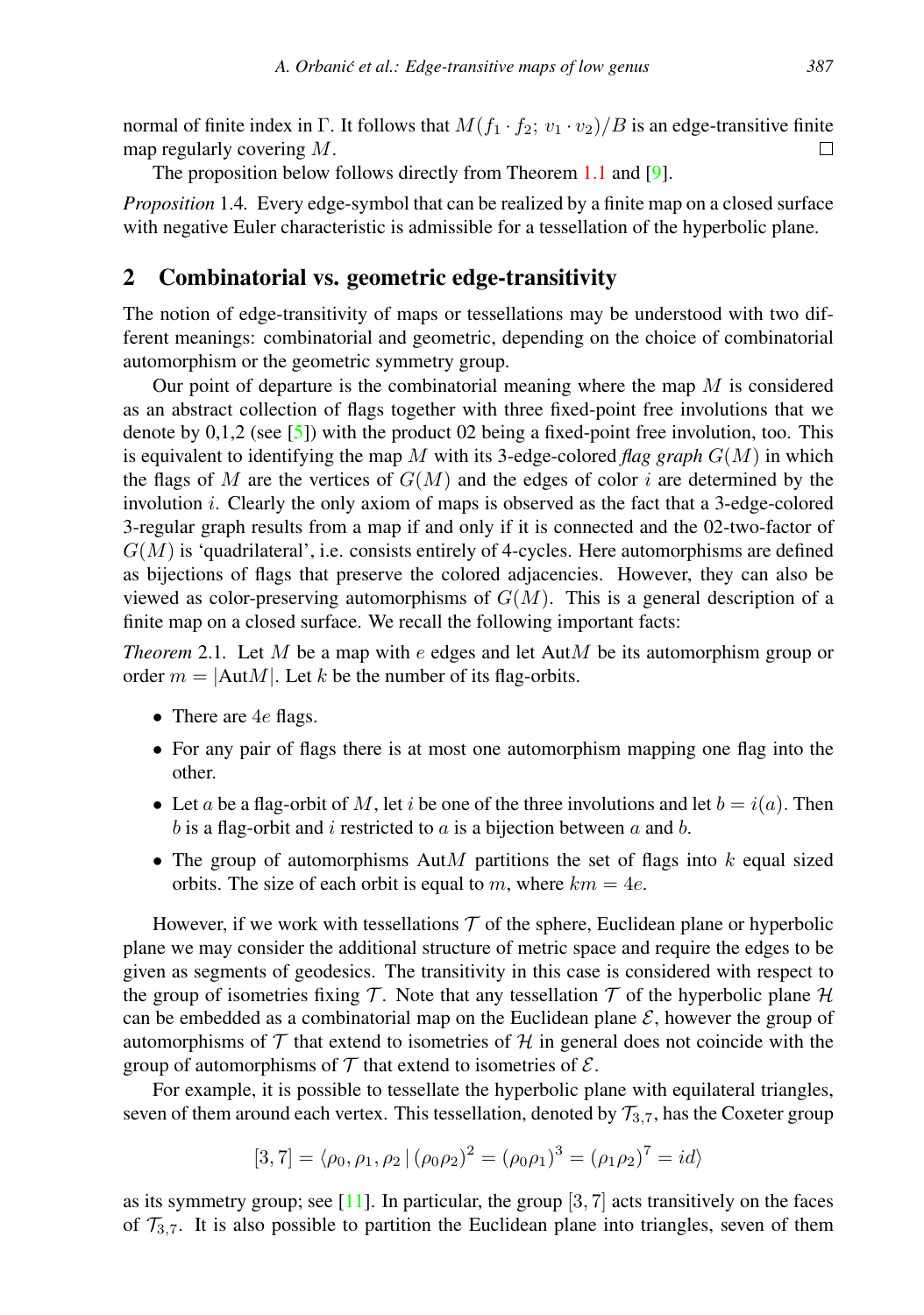around each vertex; however, in this case the tiling cannot be normal in the sense of  $[10, 10]$  $[10, 10]$ Section 3.2] (see also  $[18, p. 174]$  $[18, p. 174]$ ), and therefore, the symmetry group cannot be transitive on the faces.

Following the discussion in the previous section, every edge-transitive map on the projective plane is the quotient of a universal edge-transitive map on the sphere by the antipodal involution; each edge-transitive map on the torus is the quotient of a universal edgetransitive map on the Euclidean plane by the group generated by two linearly independent translations; and every edge-transitive map on the Klein bottle is the quotient of a universal edge-transitive map on the Euclidean plane by the group generated by two glide reflections with congruent translation component and parallel axes. For more details see for example [\[10\]](#page-16-5), [\[17\]](#page-17-2) and [\[22\]](#page-17-3).

As we shall see, there are admissible edge-symbols on the sphere and the Euclidean plane which are not admissible on the projective plane and Klein bottle, respectively. Similarly, in general admissible edge-symbols on the hyperbolic plane are not admissible on each surface with negative Euler characteristic. In the following sections we describe the cases when S is the sphere or the Euclidean plane. When S is the hyperbolic plane the problem is considerably more difficult. Part of the difficulty is explained by the next proposition.

*Proposition* 2.2*.* Each edge-symbol that is admissible for a tessellation of the hyperbolic plane can be realized by infinitely many finite maps (on some closed surfaces with negative Euler characteristic).

*Proof.* We recall that the isometries of the hyperbolic plane can be interpreted as matrices. As a consequence of [\[19,](#page-17-4) Table II], the symmetry groups of the edge-transitive tessellations of the hyperbolic plane are isomorphic to finitely generated matrix groups. In particular, the symmetry group of any edge-transitive tessellation of the hyperbolic plane is residually finite (see [\[13\]](#page-16-7), [\[21,](#page-17-5) Chapter 4]).

The proposition follows from the same argument as  $[20,$  Theorem 6.3], for T given by the set of elements stabilizing a given (base) face of each size and a given (base) vertex of each size. If necessary, and depending on the edge-symbol, we may require  $T$  to contain some specific finite set of extra elements to guarantee that it is non-degenerate. П

The discussion above shows in general that for an edge-symbol  $(f_1 \cdot f_2; v_1 \cdot v_2)$  to be admissible it suffices to verify whether there is a tessellation with edge-symbol  $(f_1 \cdot f_2; v_1 \cdot$  $v_2$ ).

Grünbaum and Shephard [[9\]](#page-16-4) classified admissible edge-symbol  $(f_1 \cdot f_2; v_1 \cdot v_2)$  with  $f_1 \ge f_2 \ge 3, v_1 \ge v_2 \ge 3$  as follows:

- 1.  $v_1, v_2, f_1, f_2$ , all even.
- 2.  $v_1 = v_2$ , even,  $f_1 > f_2$ , at least one odd.
- 3.  $f_1 = f_2$ , even,  $v_1 \ge v_2$ , at least one odd.
- 4.  $v_1 = v_2$ ,  $f_1 = f_2$ , all odd.

## 3 The 14 types of edge-transitive maps and symmetry type graphs

We now turn our attention to the classification of edge-transitive maps according to the type of automorphisms fixing a given vertex, edge, face or Petrie circuit, or equivalently, according to the symmetry type.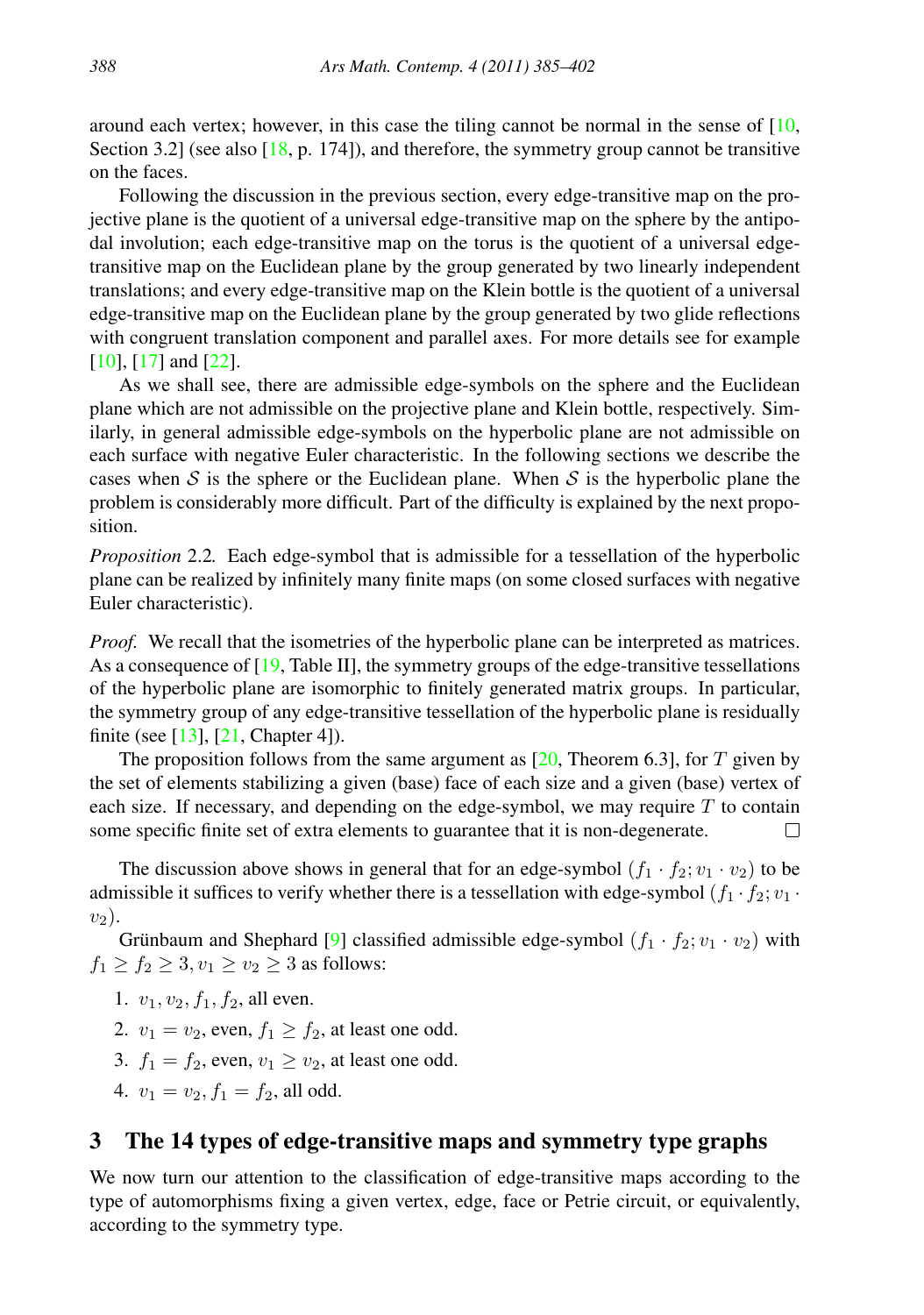

<span id="page-4-0"></span>Figure 1: The edge-square and its quotients.

According to [\[6,](#page-16-3) [19\]](#page-17-4) there are 14 types of edge-transitive maps respectively denoted by 1, 2,  $2^*, 2^P$ ,  $2ex$ ,  $2^*ex$ ,  $2^Pex$ , 3, 4, 4<sup>\*</sup>, 4<sup>P</sup>, 5, 5<sup>\*</sup>, 5<sup>P</sup>. The type containing the dual (resp. opposite) of a map with a given type C is denoted by  $C^*$  (resp.  $C^P$ ). These types correspond, respectively, to 1, 2<sub>12</sub>, 2<sub>01</sub>, 2<sub>1</sub>, 2<sub>2</sub>, 2<sub>0</sub>, 2, 4<sub>F</sub>, 4<sub>Hd</sub>, 4<sub>H</sub>, 4<sub>Hp</sub>, 4<sub>Gd</sub>, 4<sub>G</sub>, 4<sub>Gp</sub> in [\[16\]](#page-17-0).

In our approach, in order to determine the same classification of edge-transitive maps, we use a powerful combinatorial tool described next.

Let M be a map with automorphism group AutM. In general the quotient  $M/AutM$ is no longer a map in sense of our definition. Namely, it may correspond to a topological map on a surface with boundary. The quotient  $G(M)/A$ ut $M$  is a 3-edge-colored pregraph  $T(M)$  that we call the *symmetry type graph* of M and the canonical projection  $\pi$ :  $G(M) \rightarrow G(M)/A$ ut $M$  is not only a graph morphism but is also a covering projection. (Some edges of  $G(M)$  may fold to semi-edges of  $T(M)$ ). The basics of pre-graphs and covering graphs one may find in  $[18]$ . Pre-graphs are graphs with dangling edges.

The symmetry type graphs have been introduced before with a slightly different meaning (semi-edges are replaced by loops) and in more general setting under the name of *Delaney-Dress graph* [\[4\]](#page-16-8).

The following theorem shows how one can obtain the number and structure of vertex-, edge- or face-orbits.

*Theorem* 3.1. Let  $T_i(M)$  denote the pre-graph obtained from the symmetry type graph  $T(M)$  of a map M by removing all *i*-edges. The number of connected components of  $T_0(M)$  represents the number of vertex orbits of M, the number of connected components of  $T_1(M)$  represents the number of edge orbits of M while the number of connected components of  $T_2(M)$  represents the number of face-orbits of M.

*Proof.* Let  $G_i(M)$  denote the graph obtained from  $G(M)$  by removing i-edges. Connected components of  $G_i(M)$  project onto connected components of  $T_i(M)$  implying that for each two components projecting onto the same component of  $T_i(M)$  there is an automorphism in  $Aut M$  taking one component into another, while for any two components projecting onto different components of  $T_i(M)$  there is no automorphism in AutM. П

The following observation follows immediately form the above theorem.

*Corollary* 3.2. The symmetry type graph of an edge-transitive map has 1,2, or 4 vertices.

In particular there are five admissible quotient pre-graphs  $T_1(M)$  that are depicted in Figure [1.](#page-4-0) In case of edge-transitive maps these five quotient pre-graphs can be augumented to obtain symmetry type pre-graphs in exactly 14 possible ways. It may be easily shown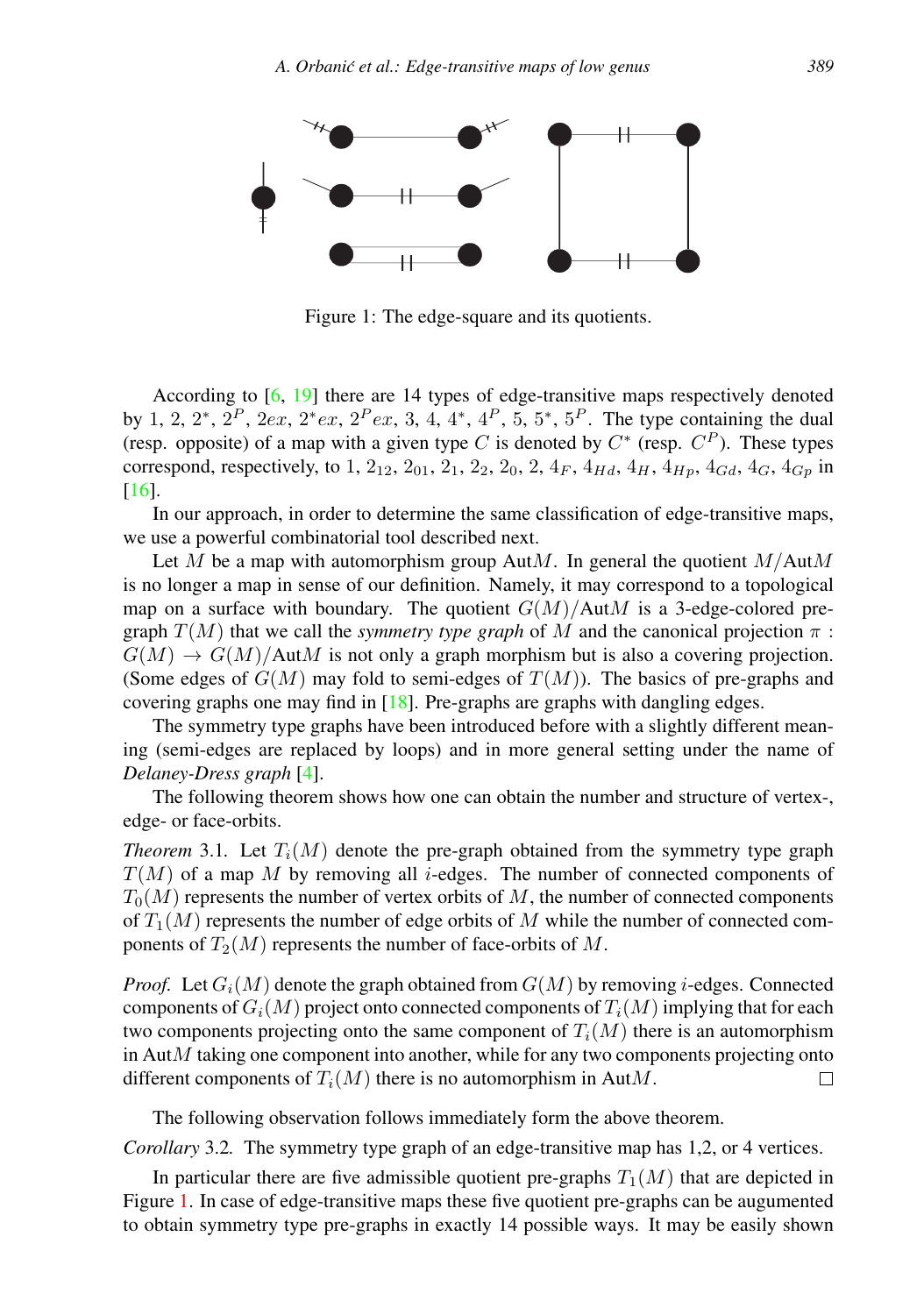

<span id="page-5-0"></span>Figure 2: Symmetry type graphs for edge-transitive maps.

that these 14 symmetry pre-graphs correspond exactly to the 14 types of edge-transitive maps (see [\[6,](#page-16-3) [19,](#page-17-4) [16\]](#page-17-0)). The pre-graphs are depicted in Figure [2.](#page-5-0)

Only type 1 consists of flag-transitive maps. However, the following types contain vertex-transitive maps: 1,  $2^*$ ,  $2^P$ ,  $2ex$ ,  $2^*ex$ ,  $2^Pex$ ,  $4^*$ ,  $4^P$ ,  $5^*$ ,  $5^P$ . Furthermore, types with arc-transitive maps are: 1,  $2^*$ ,  $2^P$ ,  $2^*$ ex,  $2^P$ ex (an arc is a pair of incident vertex and edge).

From the symmetry type graphs we can easily determine, whether a type allows selfduality of a particular map of that type. If by changing colors 0 and 2 in a type graph  $T$  we obtain a different type graph  $T'$ , then the dual of a map of the initial type always changes the type and the map cannot be self-dual. On the other hand, if  $T = T'$  the type allows self-dual maps. From the Figure [2](#page-5-0) we can see that only the types 1,  $2^P$ ,  $2^P$ ex, 3,  $4^P$  and  $5^P$  allow self-dual maps.

In the following sections we analyze the types and edge-symbols that appear in the tessellations and in surfaces with Euler characteristic  $\chi \geq -2$ . The types that appear in each surface are listed in Table [5.](#page-13-0)

## <span id="page-5-1"></span>4 Edge-transitive tessellations

Recall that an *edge-transitive tessellation* is a finite or locally finite (normal) map on the sphere, Euclidean plane or hyperbolic plane, such that the isometry group preserving the map acts transitively on the edges. The finite edge-transitive tessellations reside on a sphere, while the infinite ones lie either on the Euclidean or on the hyperbolic plane.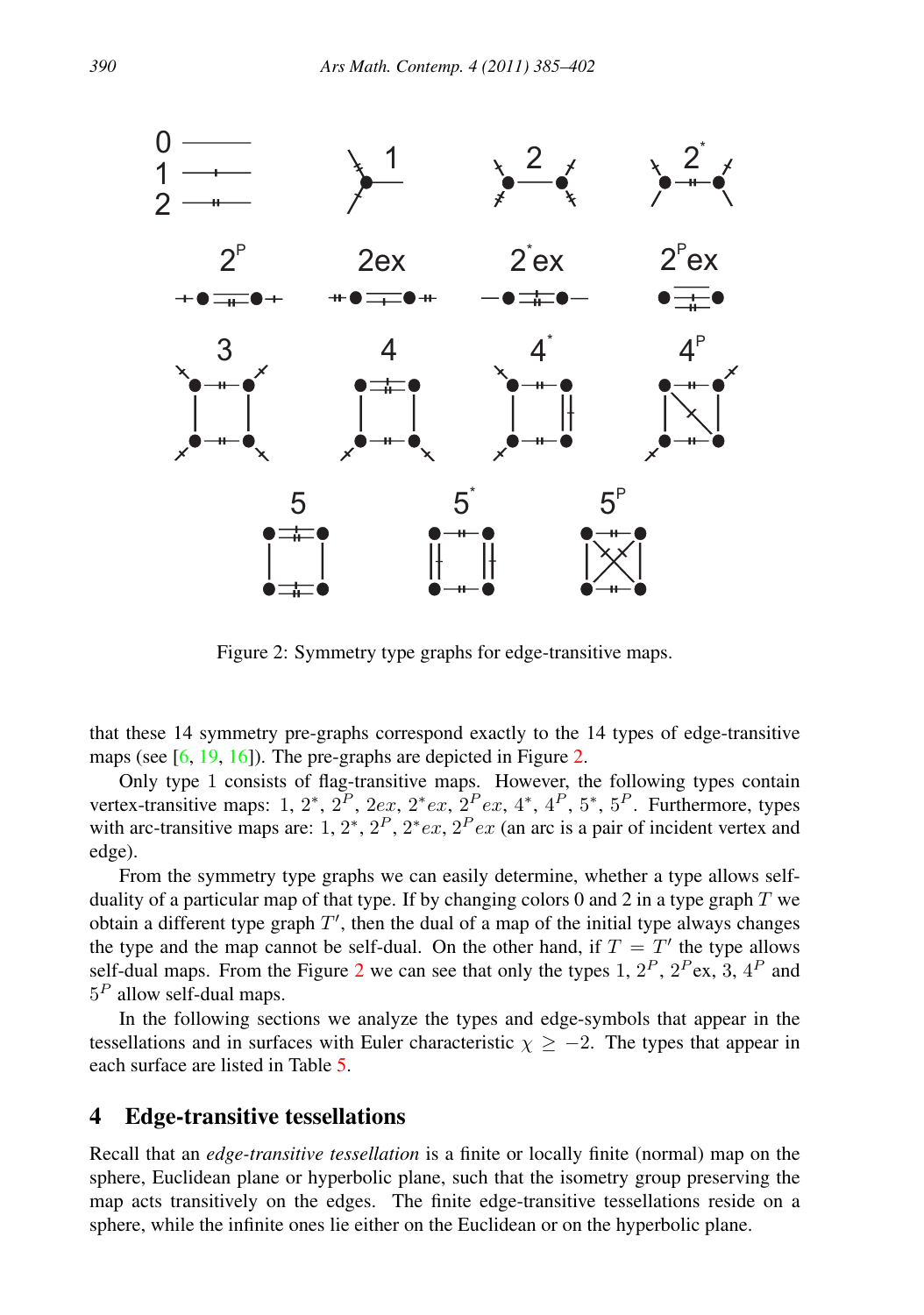| $f_1$          | $f_2$ | v <sub>1</sub> | v <sub>2</sub> | <b>Name</b>             | <b>Symbol</b> | <b>Vertices</b> | <b>Edges</b> | <b>Type</b>    |
|----------------|-------|----------------|----------------|-------------------------|---------------|-----------------|--------------|----------------|
| 3              | 3     | 3              | 3              | tetrahedron             | T             | 4               | 6            | 1              |
| $\overline{4}$ | 4     | 3              | 3              | hexahedron              | H             | 8               | 12           | 1              |
| 3              | 3     | 4              | 4              | octahedron              | Du(H)         | 6               | 12           | 1              |
| $\overline{4}$ | 3     | 4              | 4              | cuboctahedron           | Me(H)         | 12              | 24           | $2^*$          |
| $\overline{4}$ | 4     | 4              | 3              | rhombic dodecahedron    | Du(Me(H))     | 14              | 24           | $\overline{2}$ |
| 5              | 5     | 3              | 3              | dodecahedron            | D             | 20              | 30           | 1              |
| 3              | 3     | 5              | 5              | icosahedron             | Du(D)         | 12              | 30           | 1              |
| 5              | 3     | 4              | 4              | icosidodecahedron       | Me(D)         | 30              | 60           | $2^*$          |
| 4              | 4     | 5              | 3              | rhombic triacontahedron | Du(Me(D))     | 32              | 60           | $\overline{2}$ |

Table [1](#page-6-0) shows the nine edge-transitive tessellations of the sphere, sorted by the number of edges. Note that they are precisely the platonic solids, their medials (Me) and the duals of the medials  $(Du(Me))$  (see [\[16,](#page-17-0) Sections 2, 4.1] for the definitions of dual and medial).

<span id="page-6-0"></span>Table 1: Edge-transitive maps in the sphere.

In Table [2](#page-6-1) we present the five Euclidean cases. They coincide with the regular tessellations, the medial of one of them and the dual of this medial.

Finally we show the types of tessellations in the hyperbolic plane. They almost coincide with the four types of Grünbaum Shephard  $[9]$ , Theorem 1]. There are some subtle differences. Our classification works with symmetries (Delaney-Dress symbol) while theirs work with parity (of the parameters). The classification of Grünbaum and Shephard does not take on account the transitivity of the action of the symmetry group on the vertices, edges or faces of the map. Therefore we refine this classification as follows.

1.1  $f_1 > f_2, v_1 > v_2$ , all even: type 3.

- 1.2  $f_1 > f_2$ ,  $v_1 = v_2$ , all even: type 2<sup>\*</sup>, vertex-transitive (and arc-transitive).
- 1.3  $f_1 = f_2, v_1 > v_2$ , all even: type 2, face-transitive

1.4  $f_1 = f_2$ ,  $v_1 = v_2$ , all even: type 1, regular (reflexible).

2.1  $f_1 > f_2$ , one odd,  $v_1 = v_2$ , even: type 2<sup>\*</sup>, vertex-transitive (and arc-transitive).

2.2  $f_1 \ge f_2$ , both odd,  $v_1 = v_2$ , even: type 2<sup>\*</sup>, vertex-transitive (and arc-transitive).

| J <sub>1</sub> | Γ2 | $v_1$ | v <sub>2</sub> | Faces              | <b>Notation</b>                                | <b>Type</b> | <b>Transitivity</b> |
|----------------|----|-------|----------------|--------------------|------------------------------------------------|-------------|---------------------|
|                |    | 4     | $\overline{4}$ | squares            | $Sq_{\infty}$ or $\langle 4; 4 \rangle$        |             | flag                |
| n              | n  |       |                | hexagons           | $H_{\infty}$ or $\langle 3;6 \rangle$          |             | flag                |
|                |    | 6     | 6              | triangles          | $Du(H_{\infty})$ or $\langle 6;3 \rangle$      |             | flag                |
| 6              |    | 4     | $\overline{4}$ | triangles/hexagons | $Me(H_{\infty})$ or $\langle 4; 3, 6 \rangle$  | $2*$        | vertex, arc         |
|                |    |       |                | 4-gons             | $Du(Me(H_{\infty}))$ or $\langle 3,6;4\rangle$ | റ           | face                |

<span id="page-6-1"></span>Table 2: Edge-transitive tessellations of the Euclidean plane.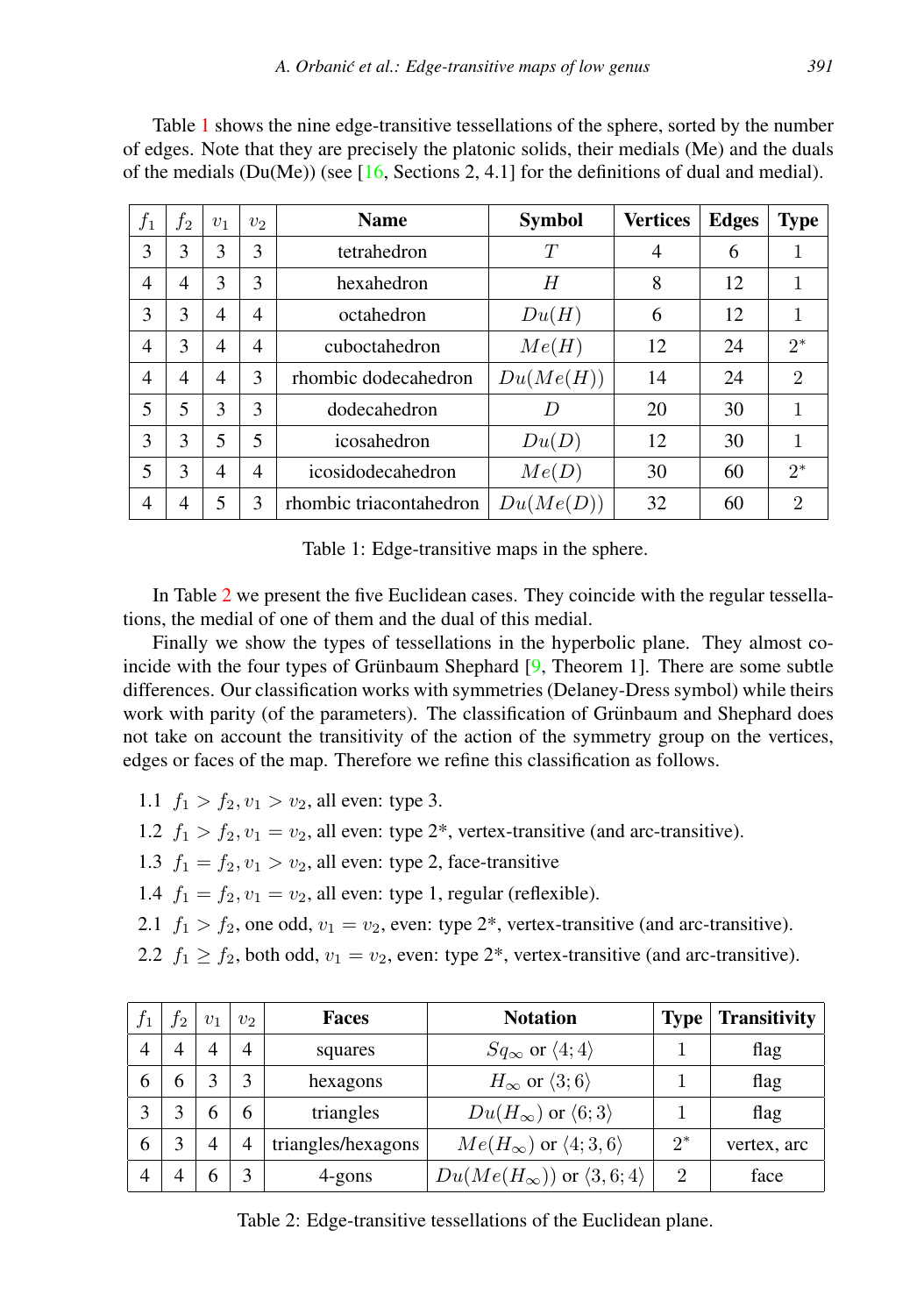| $f_1$          | f <sub>2</sub> | $v_1$          | v <sub>2</sub> | <b>Name</b>                  | <b>Notation</b> |                | <b>Type Vertices Edges</b> |    | Graph       |
|----------------|----------------|----------------|----------------|------------------------------|-----------------|----------------|----------------------------|----|-------------|
| $\overline{4}$ | $\overline{4}$ | 3              | 3              | hemi-hexahedron              | h(H)            | 1              | 4                          | 6  | $K_4$       |
| 3              | 3              | $\overline{4}$ | $\overline{4}$ | hemi-octahedron              | h(Me(T))        | 1              | 3                          | 6  | $K_3^{(2)}$ |
| $\overline{4}$ | 3              | $\overline{4}$ | $\overline{4}$ | hemi-cuboctahedron           | h(Me(H))        | $2^*$          | 6                          | 12 | $K_{2,2,2}$ |
| $\overline{4}$ | $\overline{4}$ | $\overline{4}$ | 3              | hemi rhombic dodecahedron    | Du(h(Me(H)))    | $\overline{2}$ | 7                          | 12 | $K_{3,4}$   |
| 5              | 5              | 3              | 3              | hemi-dodecahedron            | h(D)            | 1              | 10                         | 15 | G(5, 2)     |
| 3              | 3              | 5              | 5              | hemi-icosahedron             | h(Du(D))        | 1              | 6                          | 15 | $K_6$       |
| 5              | 3              | $\overline{4}$ | $\overline{4}$ | hemi-icosidodecahedron       | hMe(D)          | $2^*$          | 15                         | 30 | L(G(5,2))   |
| $\overline{4}$ | $\overline{4}$ | 5              | 3              | hemi rhombic triacontahedron | Du(h(Me(D)))    | $\overline{2}$ | 16                         | 30 |             |

<span id="page-7-0"></span>Table 3: Edge-transitive maps on the projective plane.

- 3.1  $f_1 = f_2$ , even,  $v_1 > v_2$ , one odd: type 2, face-transitive.
- 3.2  $f_1 = f_2$ , even,  $v_1 \ge v_2$ , both odd: type 2, face-transitive.
- 4.1  $f_1 = f_2$ ,  $v_1 = v_2$ , all odd: type 1, regular (reflexible).

In the enumeration  $n.x$  above the number n is taken from the list in Section [2.](#page-2-0)

We note that type 3 does not appear in the sphere or Euclidean plane, although it does in the hyperbolic plane.

# 5 Edge-transitive maps on the projective plane, torus, and Klein bottle

We now investigate the compact closed surfaces with Euler characteristic  $\chi \geq 0$ . When possible we also provide the graph-theoretical name of the graph given by the vertices and edges of the map.

## 5.1 The projective plane (types:  $1, 2, 2^*$ )

Each edge-transitive map in the projective plane is obtained from the corresponding edgetransitive map on the sphere via the antipodal covering projection. If  $M$  is a map in the sphere, we denote by  $h(M)$  the antipodal quotient in the projective plane and call it "hemi- $M$ ". Out of 9 edge-transitive maps on the sphere 8 of them admit a central involution that can be used for the covering. Note that the tetrahedron is the only one not containing such an involution. Table [3](#page-7-0) shows the eight edge-transitive maps on the projective plane.

## 5.2 The torus (types: 1, 2,  $2^*, 2^P, 2^P ex, 5, 5^*$ )

In [\[19\]](#page-17-4) all possible types of edge-transitive maps on the torus are given. The maps are divided in 14 families. Each toroidal map arises as a quotient of one of the five edgetransitive maps of the Euclidean plane: (see Section [4\)](#page-5-1). By splitting 3 of 14 families in two we obtain 17 families denoted by  $T_1$  to  $T_{17}$ . The pairs of families obtained by splitting include  $(T_4, T_5)$ ,  $(T_{12}, T_{13})$  and  $(T_{15}, T_{16})$ .

Following the notation by Širáň, Tucker, Watkins  $[19]$  $[19]$ , the families are organized as follows.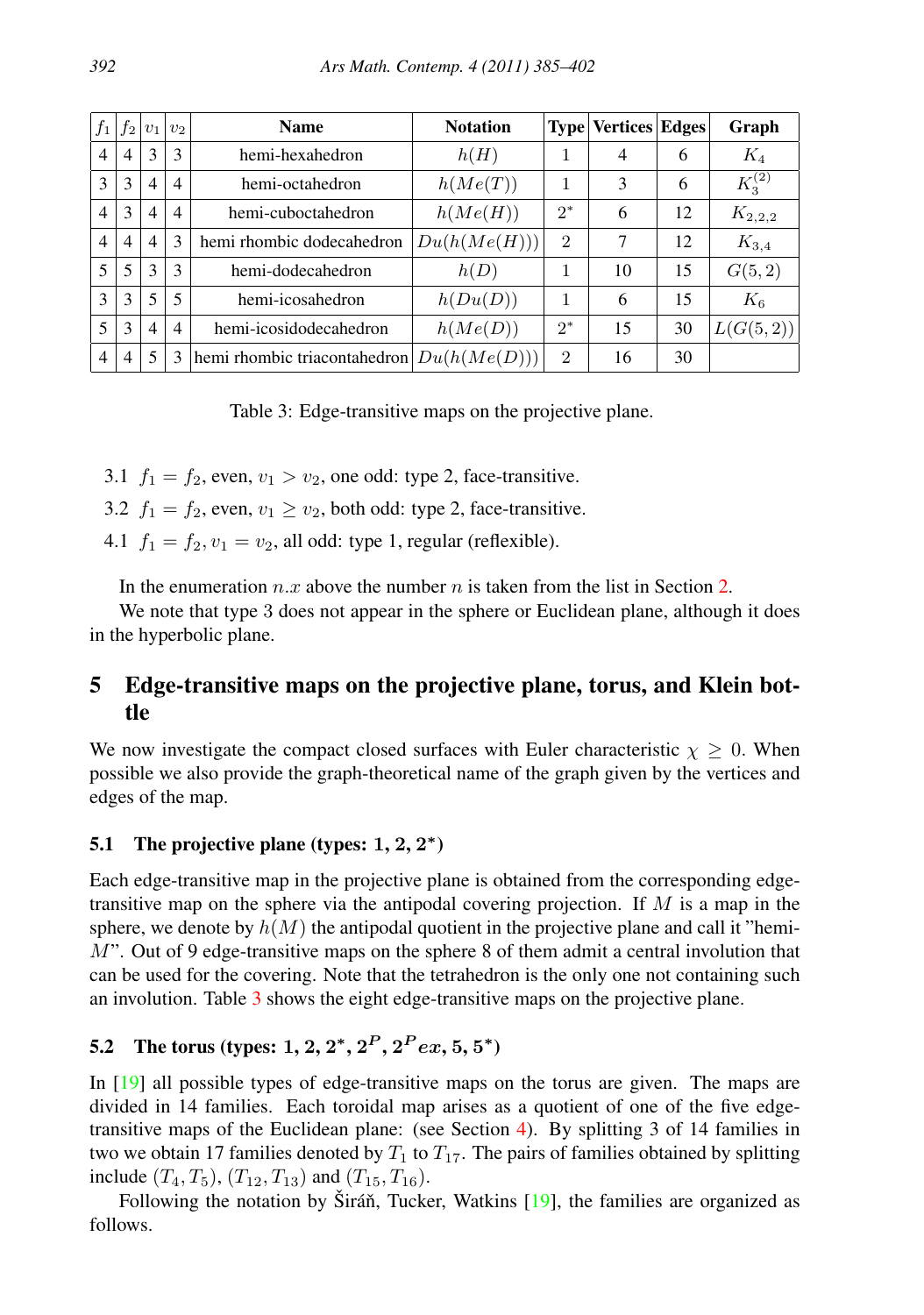

<span id="page-8-0"></span>Figure 3: Generating translations.

- $\langle 4; 4 \rangle$  edge-symbol  $(4 \cdot 4, 4 \cdot 4)$ , 5 families, 2 type 1, 2 type  $2^P$ , 1 type  $2^P e x$ ,
- $\langle 6; 3 \rangle$  edge-symbol  $(3 \cdot 3, 6 \cdot 6)$ , 3 families, 2 type 1, 1 type  $2^P e x$ ,
- $\langle 3; 6 \rangle$  edge-symbol  $(6 \cdot 6, 3 \cdot 3)$ , 3 families, 2 type 1, 1 type  $2^P e x$ ,
- $\langle 4; 3, 6 \rangle$  edge-symbol  $(3 \cdot 6, 4 \cdot 4)$ , 3 families, 2 type 2, 1 type 5,
- $\langle 3, 6; 4 \rangle$  edge-symbol  $(4 \cdot 4, 3 \cdot 6)$ , 3 families, 2 type  $2^*$ , 1 type  $5^*$ .

For each family we provide in Table [4](#page-9-0) a description in terms of parameters. Additionally we provide the numbers of vertices and edges of its maps and drawings of a few small representatives.

For each of the five tessellations of the Euclidean plane we consider the vectors  $\bar{u}, \bar{v}$  as in Figure [3.](#page-8-0) For each of the families  $\tau \in \{ \langle 4; 4 \rangle, \langle 3; 6 \rangle, \langle 6; 3 \rangle, \langle 4; 3, 6 \rangle, \langle 3, 6; 4 \rangle \}$  we shall make use of the following notation (see  $[17]$ ). The toroidal map obtained as a quotient of  $\tau$  by the translation group T generated by the translations by vectors  $a\bar{u} + b\bar{v}$  and  $c\bar{u} + d\bar{v}$ will be denoted by  $\tau_{\{(a,b),(c,d)\}}$ . If  $\tau = \langle 4;4 \rangle$  and  $(c,d) = (-b,a)$ , and when  $\tau \neq \langle 4;4 \rangle$ and  $(c, d) = (-b, a + b)$ , the toroidal map  $\tau_{\{(a,b),(c,d)\}}$  is simply denoted by  $\tau_{(a,b)}$ .

With the families described in this way (including the restrictions of the parameters) any given map has a unique expression as a member of its family.

#### 5.3 The Klein bottle (types: 3)

From the discussion at Section [2,](#page-2-0) every edge-transitive map  $M$  on the Klein bottle must share its edge-symbol with that of an edge-transitive tessellation  $T$  on the Euclidean plane. We recall that M is the quotient of  $\mathcal T$  by a group A generated by two glide reflections with parallel axes and equal translation component. It follows that any automorphism of M can be obtained from an automorphism of  $\mathcal T$  that normalizes A, however, any such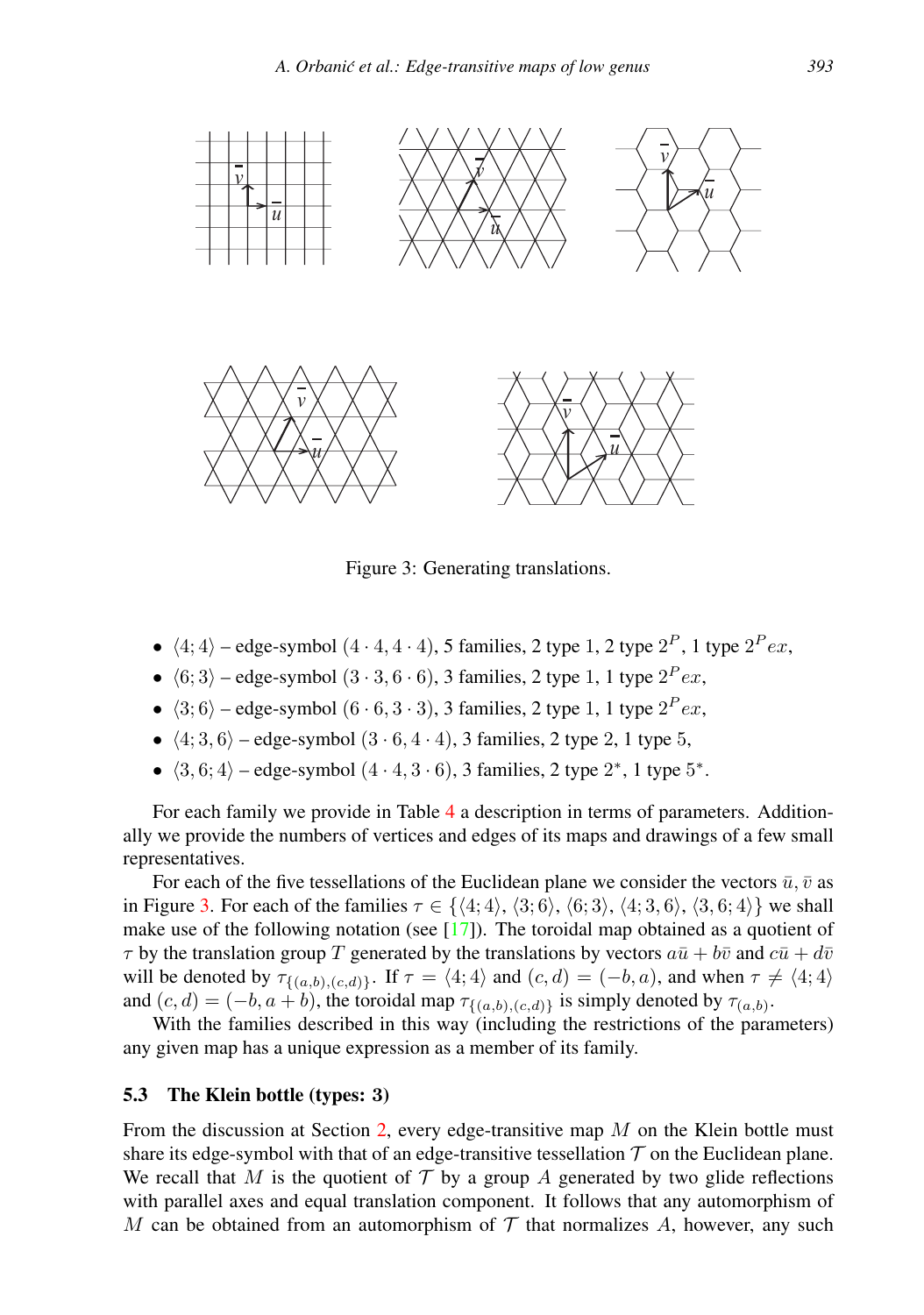<span id="page-9-0"></span>

| :<br>ì        |
|---------------|
| ۱             |
| ì             |
| ç<br>1<br>i   |
| $\frac{1}{2}$ |

| $T_2(r)$<br>Name<br>$T_1(r)$                                     | $T_3(r,s)$                   |                                                                                          | $ I_5(r_1,r_2) $                           | $T_6(r)$                     | $T_7(r)$                     | $T_8(r,s)$                   | $T_9(r)$                     | $T_{10}(r)$                  | $T_{11}(r,s)$                |                                                 | $T_{12}(r)$       | $T_{13}(r)$                    | $T_{14}(r,s)$                  | $T_{\rm 15}(r)$ | $T_{16}(r)$                                                      |
|------------------------------------------------------------------|------------------------------|------------------------------------------------------------------------------------------|--------------------------------------------|------------------------------|------------------------------|------------------------------|------------------------------|------------------------------|------------------------------|-------------------------------------------------|-------------------|--------------------------------|--------------------------------|-----------------|------------------------------------------------------------------|
| $\langle 4;4\rangle_{(r,r)}$<br>$(4; 4)$ $(r, 0)$<br>Map         | $\langle 4;4\rangle_{(r,s)}$ | $T_4(r_1,r_2)\Big \langle 4;4\rangle_{\{(r_1,r_2),(r_2,r_1)\}}\Big r_1>r_2>0, r_1\geq 3$ | $\langle 4; 4 \rangle_{\{(r,r), (s,-s)\}}$ | $\langle 6;3\rangle_{(r,0)}$ | $\langle 6;3\rangle_{(r,r)}$ | $\langle 6;3\rangle_{(r,s)}$ | $\langle 3;6\rangle_{(r,0)}$ |                              | $\langle 3;6\rangle_{(r,r)}$ | $\langle 3;6\rangle_{(r,s)}$                    | $(4;3,6)_{(r,0)}$ | $\langle 4;3,6\rangle_{(r,r)}$ | $\langle 4;3,6\rangle_{(r,s)}$ |                 | $\langle 3,6;4\rangle_{(r,r)}$<br>$\langle 3,6;4\rangle_{(r,0)}$ |
| Parameters<br>$r\geq 1$<br>$r\geq 2$                             | $r>s>0$                      |                                                                                          | s > 1                                      | $r\geq 2$                    | $r\geq 1$                    | 0 < s <                      |                              | $r \geq 2$                   | $r\geq 1$                    | s > 0                                           | $r\geq 1$         | $r\geq 1$                      | ۶<br>0 < s <                   | $r\geq 1$       | $r\geq 1$                                                        |
| Class                                                            | $ 2^Pex$                     | $-2P$                                                                                    | $\frac{2}{P}$                              |                              |                              | $ 2^Pex$                     |                              |                              |                              | $ 2^Pex$                                        | $\mathcal{C}$     | S                              | Ċπ                             | $\mathcal{L}^*$ | $\mathcal{C}_4$                                                  |
| $\langle 4;4\rangle_{(2,2)}$<br>$(4; 4)$ (3,0)<br><b>Example</b> | $\langle 4;4\rangle_{(2,1)}$ | $\langle 4; 4 \rangle_{\{(4,1),(1,4)\}}$                                                 | $\langle 4; 4 \rangle_{\{(3,3),(2,-2)\}}$  | $\langle 6;3\rangle_{(3,0)}$ | $\langle 6;3\rangle_{(2,2)}$ | $\langle 6;3\rangle_{(2,1)}$ |                              | $\langle 3;6\rangle_{(3,0)}$ | $\langle 3;6\rangle_{(1,1)}$ | $\langle 3;6\rangle_{(2,1)}$                    | (4;3,6)(3,0)      | $(4;3,6)_{(1,1)}$              | $\langle 4;3,6\rangle_{(2,1)}$ |                 | $\langle 3,6;4\rangle_{(1,1)}$<br>$\langle 3,6;4\rangle_{(3,0)}$ |
| Fig.<br>4<br>4                                                   | 4                            | $\overline{4}$                                                                           | $\overline{4}$                             | Ü                            | Ü                            | U)                           |                              | <b>Un</b>                    | Ü                            | <b>G</b>                                        | $\sigma$          | Ó                              | ๑                              | $\bullet$       | Ó                                                                |
| Vertices<br>$2r^2$<br>ř2                                         | $r^2+s^2$                    | $r_1^2 - r_2^2$                                                                          | 2rs                                        | $r^2$                        | $3r^2$                       | $r^2 + rs + s^2$             |                              | $2r^2$                       | $6r^2$                       | $2(r^2 + rs + rs^2)$ $ 3(r^2 + rs + rs + s^2) $ | $3r^2$            | $9r^2$                         | $(3(r^2 + rs + s^2))$          | $3r^2$          | $9r^2$                                                           |
| Edges<br>$2r^2$<br>$4r^2$                                        | $2(r^2 + s^2)$               | $2(r_1^2 - r_2^2)$                                                                       | 4rs                                        | $3r^2$                       | $9r^2$                       | $ 3(r^2+rs+s^2) $            | $3r^2$                       |                              |                              |                                                 | $6r^2$            |                                |                                | $6r^2$          | $ 6(r^2+rs+s^2) $<br>$18r^2$<br>$18r^2$<br>$9r^2$                |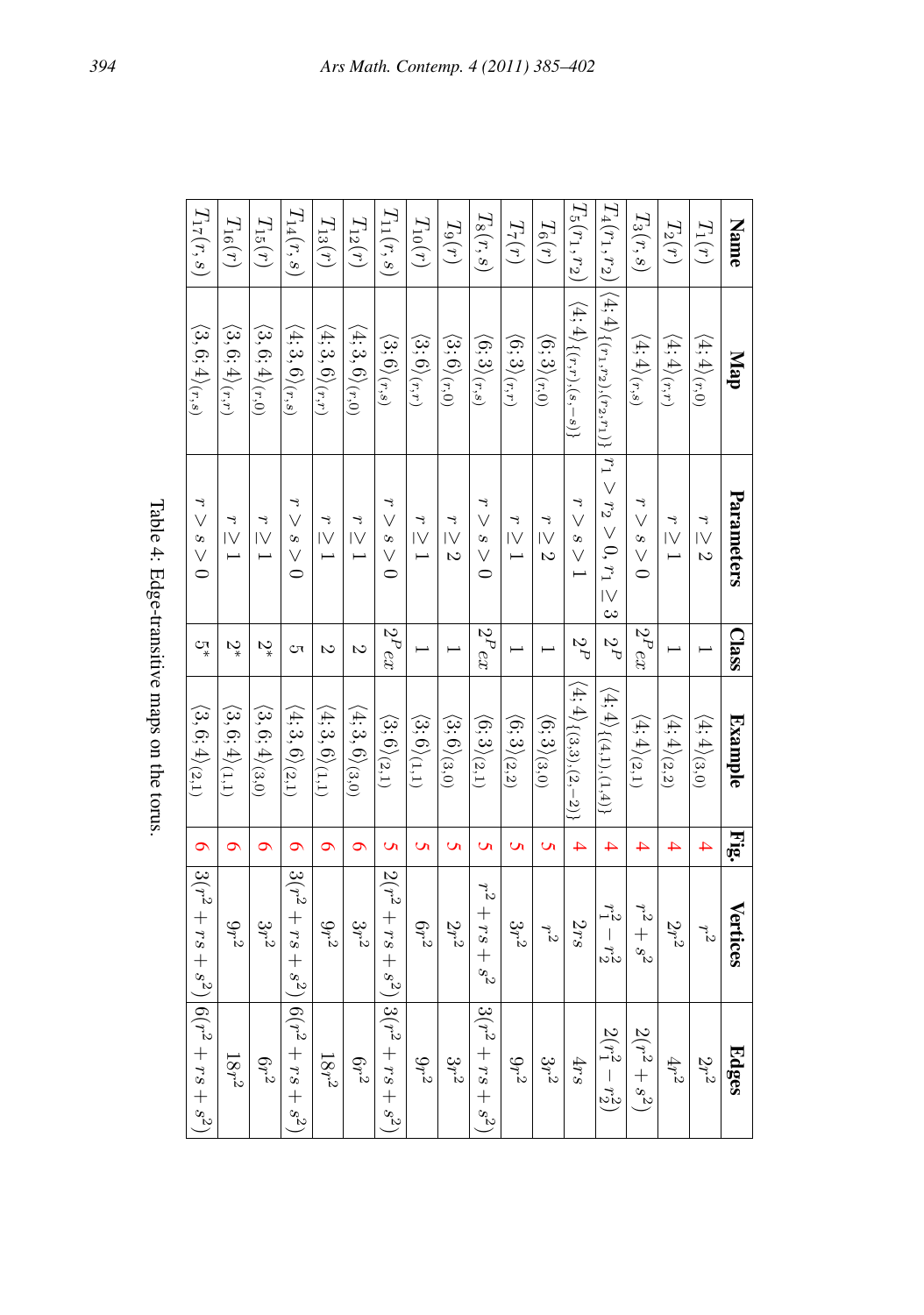

<span id="page-10-0"></span>Figure 4: Examples of toroidal edge transitive maps from family  $\langle 4; 4 \rangle$ .



<span id="page-10-1"></span>Figure 5: Examples of toroidal edge transitive maps from families  $\langle 6; 3 \rangle$  and  $\langle 3; 6 \rangle$ .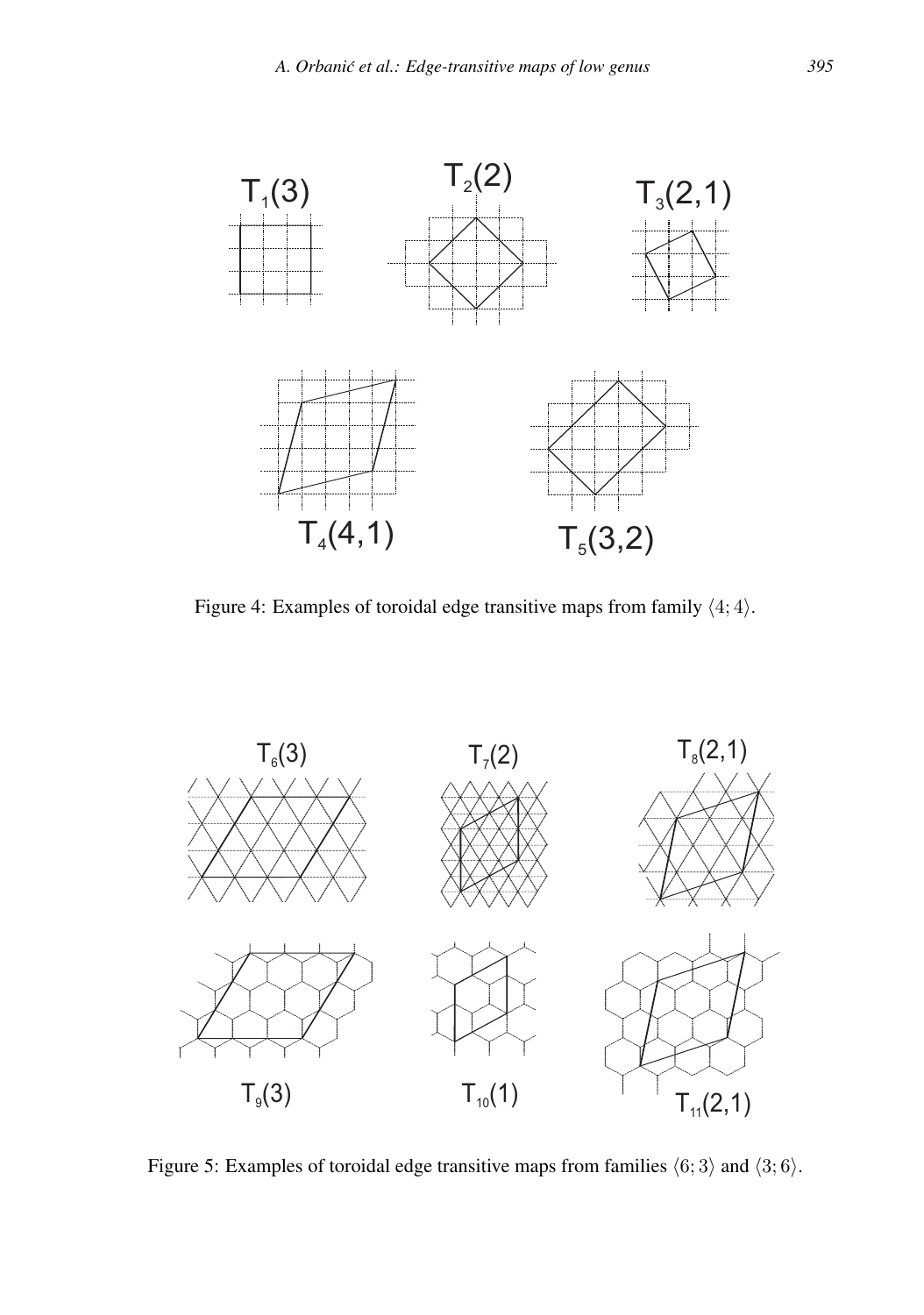

<span id="page-11-0"></span>Figure 6: Examples of toroidal edge transitive maps from families  $\langle 4; 3, 6 \rangle$  and  $\langle 3, 6; 4 \rangle$ .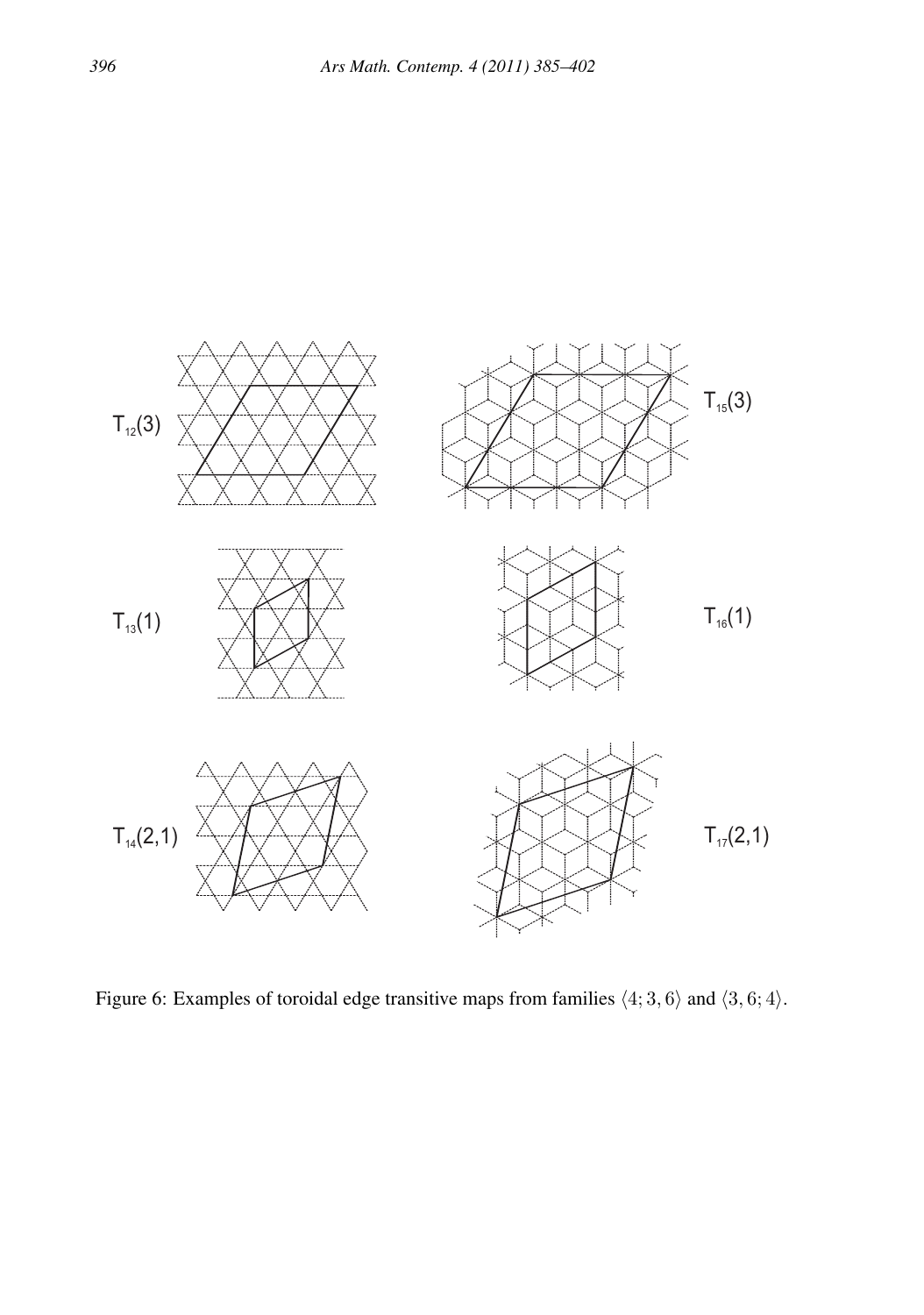

<span id="page-12-0"></span>Figure 7: Edge transitive maps on the Klein bottle.

isometry of the Euclidean plane preserves the direction of the axes of the glide reflections and hence they must be either translations, half-turns or glide reflection whose (possibly trivial) translation vector is either parallel or orthogonal to the axes of the generators of A. A direct inspection shows that, no map arising from the families  $\langle 3; 6 \rangle$ ,  $\langle 6; 3 \rangle$ ,  $\langle 4; 3, 6 \rangle$ and  $\langle 3, 6; 4 \rangle$  can be edge-transitive when considering only such possible automorphisms. Therefore, the only possible family is  $\langle 4; 4 \rangle$ .

The only family of edge-transitive maps on the Klein bottle in the notation of [\[22\]](#page-17-3) is  $K(r) := \{4, 4\}_{r, 2\backslash}$  with  $r \geq 2$  even, in class 3 (see  $\{4, 4\}_{r, 10, 2\backslash}$  as an example in Figure [7\)](#page-12-0). The number of vertices and edges of  $K(r)$  are  $2r$  and  $4r$  respectively, and its underlying graph is the lexicographic product  $C_r \circ \overline{K_2}$  of an *r*-cycle with an empty graph in two vertices.

We observe that in [\[22\]](#page-17-3) it is mistakenly mentioned that the map  $\{4,4\}_{r,2\backslash}$  is edge transitive if and only if r is odd. Note however that in that case there are two orbits of edges, the one containing edges intersecting the axes of the defining glide reflections, and the remaining ones. Clearly these orbits are distinct. This conclusion can also be attained by noting that the half-turn with respect to the center of an edge that intersects the axis of one of the definining glide reflections is an automorphism of the map. Since there are  $4r$ edges and  $4r$  automorphisms, there cannot be only one flag orbit. On the other hand, if r is even then all edge-stabilizers are trivial implying that the map is edge transitive.

## 6 Conclusion

The summary of our results is presented in Table [5](#page-13-0) which is also based on calculations using the computer package MAGMA  $[1]$  (see Tables [6](#page-14-0)[,7](#page-14-1)[,8\)](#page-15-0). The calculations and results are in further detail explained in [\[15\]](#page-16-10). The main idea is that for each edge-transitive map on a surface with negative Euler characteristic the size of the automorphism group is bounded by the Hurwitz bound  $168(g-1)$ , where g is the orientable (or non-orientable) genus of the surface. Note that depending on the type and orientability of edge-transitive maps the upper bound can be further refined (see  $[15]$ , page 59). On the other hand the number of flags cannot exceed four times the size of the group. In addition, the candidate groups must have one of the presentations stated in [\[19\]](#page-17-4), page 14. Our approach is to use LOWINDEXNORMAL-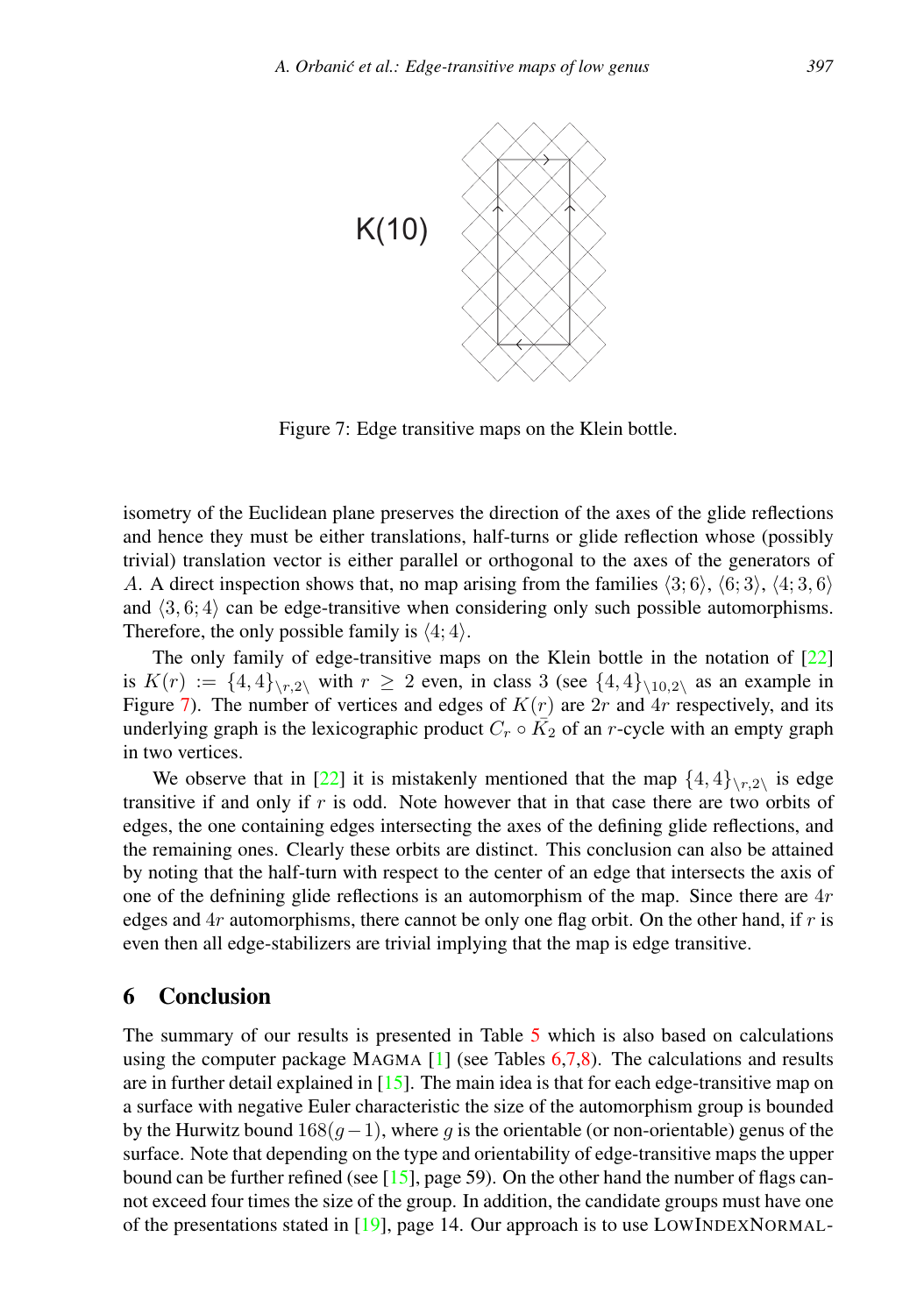SUBGROUPS algorithm from MAGMA [\[1\]](#page-16-9) starting with the presentations mentioned above, calculating quotients corresponding to normal subgroups of index up the relevant upper bound and filtering out degenerate maps and maps with higher symmetry then expected for the considered type. An alternative approach would be simply to check for generators of relevant groups in the SmallGroupLibrary (included in GAP and MAGMA) up to order less or equal the relevant upper bound. For  $\chi \ge -2$  all possible groups can be found in the SmallGroupLibrary. The third approach would be to calculate edge-transitive covers of the fourteen 3-valent type graphs using the standard voltage graph technique built in the monograph by Gross and Tucker [\[8\]](#page-16-11) and extended to graphs with semi-edges in a paper by Malnič et. al. [[14\]](#page-16-12).

| <b>Surface</b>   | $\chi$   | Orientability | <b>Types</b>   |                |                |                |          |                |                |                |          |          |
|------------------|----------|---------------|----------------|----------------|----------------|----------------|----------|----------------|----------------|----------------|----------|----------|
|                  |          |               | 1              | $\overline{2}$ | $2^*$          | $2^P$          | $2^Pex$  | 3              | 4              | $4^*$          | 5        | $5^*$    |
| sphere           | 2        | yes           | 5              | 2              | $\overline{2}$ |                |          |                |                |                |          |          |
| Euclidean plane  | 1        | yes           | 3              | 1              | 1              |                |          |                |                |                |          |          |
| hyperbolic plane | 1        | yes           | $\infty$       | $\infty$       | $\infty$       |                |          | $\infty$       |                |                |          |          |
| projective plane | 1        | no            | 4              | 2              | $\overline{2}$ |                |          |                |                |                |          |          |
| torus            | $\theta$ | yes           | $\infty$       | $\infty$       | $\infty$       | $\infty$       | $\infty$ |                |                |                | $\infty$ | $\infty$ |
| Klein bottle     | $\theta$ | no            |                |                |                |                |          | $\infty$       |                |                |          |          |
|                  | $-1$     | no            |                |                |                |                |          | $\overline{4}$ |                |                |          |          |
|                  | $-2$     | no            | $\overline{4}$ | 3              | 3              | $\overline{2}$ |          | 11             | $\overline{2}$ | $\overline{2}$ |          |          |
| double torus     | $-2$     | yes           | 6              | 8              | 8              |                |          | 5              | 1              |                |          |          |

<span id="page-13-0"></span>Table 5: Number of non-degenerate edge-transitive maps on surfaces with Euler characteristic  $\chi > -2$ .

Notation:

- $G(k)$  simple graph G with each edge replaced by k parallel edges.
- $G[k]$  lexicographic product of G with the empty graph on k vertices.
- $B_n$  bouquet of *n* circles.
- $G_1$  vertex-face incidence graph of a cube.
- $G_2$  vertex-face incidence graph with each vertex-vertex doubled.
- $G_3$  skeleton of cuboctahedron
- $G_4$  line graph of the Möbuis-Kantor graph
- $GP(m, n)$  generalized Petersen graph.
- $\{(f1, f2), (v1, v2)\}_{(p1, p2)}$  extended Schlafli type.  $p1, p2$  Petrie polygons.
- In the comments column, some maps are labeled by capital letters possibly with indices. Using these labels certain relations between maps are denoted. For instance, the first map in Table [6](#page-14-0) is labeled by  $M_1$  and the third map is its dual. In Table [7,](#page-14-1) the notation  $E = Med(Y)$ ,  $Pe(Y) \neq Y$  means that the corresponding map is labeled by  $E$  and is the medial of some map  $Y$ , which is not self-petrie.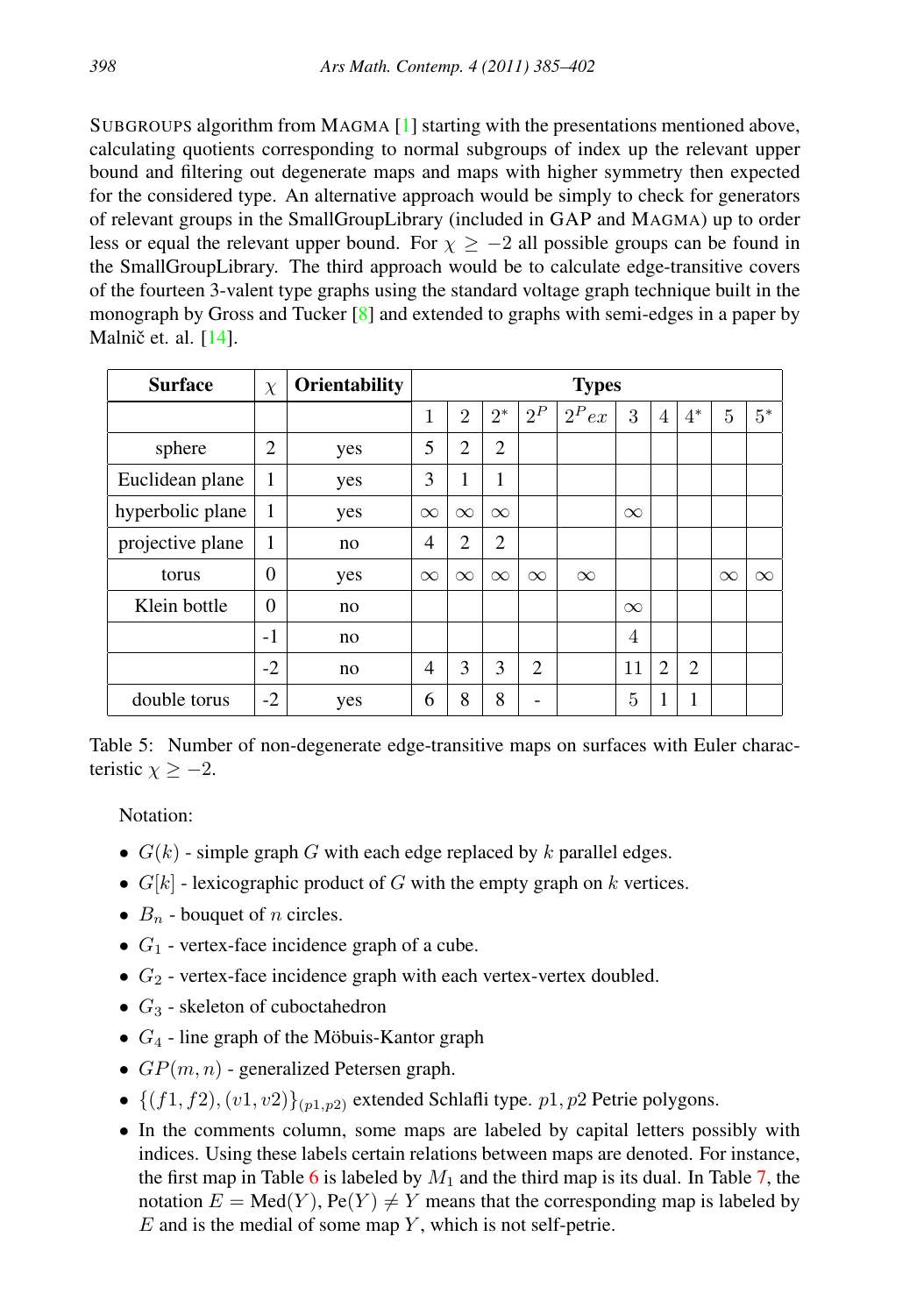| Euler char. | orientable | type | graph        | No. edges | extended Schläfli symb. Comment |           |
|-------------|------------|------|--------------|-----------|---------------------------------|-----------|
| $-1$        | no         | 3    | $C_4(2)$     | 8         | $\{(4,8), (4,4)\}_{(4,8)}$      | $M_1$     |
| $-1$        | no         | 3    | $K_{2,3}(2)$ | 12        | $\{(4,4), (4,6)\}_{(4,12)}$     | $M_2$     |
| $-1$        | no         | 3    | $C_6(2)$     | 12        | $\{(4,6), (4,4)\}_{(4,12)}$     | $Du(M_2)$ |
| -1          | no         | 3    | $K_{1,2}(4)$ | 8         | $\{(4,4),(4,8)\}_{(4,8)}$       | $Du(M_1)$ |

<span id="page-14-0"></span>Table 6: Non-degenerate edge-transitive maps on a surface with Euler characteristic -1.

| char. | Euler orientable type |                | graph            | No. of<br>edges | extended Schläfli<br>symbol | Comment                    |
|-------|-----------------------|----------------|------------------|-----------------|-----------------------------|----------------------------|
| $-2$  | no                    | $\mathbf{1}$   | $K_4(2)$         | 12              | $\{4,6\}_6$                 | $R_1$                      |
| $-2$  | no                    | $\mathbf{1}$   | $K_4(2)$         | 12              | ${4,6}$                     | $R_2$                      |
| $-2$  | no                    | 1              | $C_6(2)$         | 12              | ${6,4}_6$                   | $Du(R_1)$                  |
| $-2$  | no                    | $\mathbf{1}$   | $K_{2,2,2}$      | 12              | ${6,4}_3$                   | $Du(R_2)$                  |
| $-2$  | no                    | $\overline{c}$ | $K_{3,4}$        | 12              | ${8, (3,4)}_4$              |                            |
| $-2$  | no                    | $\overline{c}$ | $K_{4,6}$        | 24              | $\{4, (4,6)\}\$             |                            |
| $-2$  | no                    | $\overline{2}$ | $K_{4,6}$        | 24              | $\{4, (4,6)\}\$             |                            |
| $-2$  | no                    | $2^*$          | $K_3(4)$         | 12              | $\{(3,4),8\}_4$             |                            |
| $-2$  | no                    | $2^*$          | $G_3$            | 24              | $\{(4,6),4\}_8$             |                            |
| $-2$  | no                    | $2^*$          | $K_{6,6} - 3C_4$ | 24              | $\{(4,6),4\}_8$             |                            |
| $-2$  | no                    | $2^P$          | $K_3(2)$         | 6               | $\{4, 12\}_{(3,6)}$         |                            |
| $-2$  | no                    | $2^P$          | $B_6$            | 6               | $\{4, 12\}_{(3,6)}$         |                            |
| $-2$  | no                    | 3              | $K_{2,4}(2)$     | 16              | $\{(4,4), (4,8)\}_{(4,8)}$  | A                          |
| $-2$  | no                    | 3              | $K_{1,2}(4)$     | 8               | $\{(4,8), (4,8)\}_{(4,4)}$  | selfdual                   |
| $-2$  | no                    | 3              | $K_{1,3}(4)$     | 12              | $\{(4,4), (4,12)\}_{(4,6)}$ | B                          |
| $-2$  | no                    | 3              | $C_8(2)$         | 16              | $\{(4,8), (4,4)\}_{(4,8)}$  | $\mathbf C$                |
| $-2$  | no                    | 3              | $C_6(2)$         | 12              | $\{(4,12), (4,4)\}_{(4,6)}$ | Du(B)                      |
| $-2$  | no                    | 3              | $K_{2,4}(2)$     | 16              | $\{(4,4), (4,8)\}_{(4,4)}$  | $D = Med(X), Pe(X) = X$    |
| $-2$  | no                    | 3              | $K_{4,4}$        | 16              | $\{(4,8), (4,4)\}_{(4,4)}$  | Du(D)                      |
| $-2$  | no                    | 3              | $K_{4,4}$        | 16              | $\{(4,8), (4,4)\}_{(4,8)}$  | Du(A)                      |
| $-2$  | no                    | 3              | $K_{2,4}(2)$     | 16              | $\{(4,4), (4,8)\}_{(4,8)}$  | Du(E)                      |
| $-2$  | no                    | 3              | $K_{4,4}$        | 16              | $\{(4,8), (4,4)\}_{(4,8)}$  | $E = Med(Y), Pe(Y) \neq Y$ |
| $-2$  | no                    | 3              | $K_{2,4}(2)$     | 16              | $\{(4,4), (4,8)\}_{(4,8)}$  | Du(C)                      |
| $-2$  | no                    | $\overline{4}$ | $C_{4}(2)$       | 8               | $\{8, (4,4)\}\$             | Order of monod. group 128  |
| $-2$  | no                    | 4              | $C_4(2)$         | $\,8\,$         | ${8, (4,4)}$                | Order of monod. group 512  |
| $-2$  | no                    | $4^*$          | $K_2(8)$         | 8               | $\{(4,4),8\}_8$             |                            |
| $-2$  | no                    | $4^*$          | $K_2(8)$         | 8               | $\{(4,4),8\}_8$             |                            |

<span id="page-14-1"></span>Table 7: Non-degenerate edge-transitive maps on a non-orientable surface with Euler characteristic -2. Note that the maps of the type 2<sup>∗</sup> (4<sup>∗</sup> ) are exactly the duals of the maps of the type 2 (4) in respective order.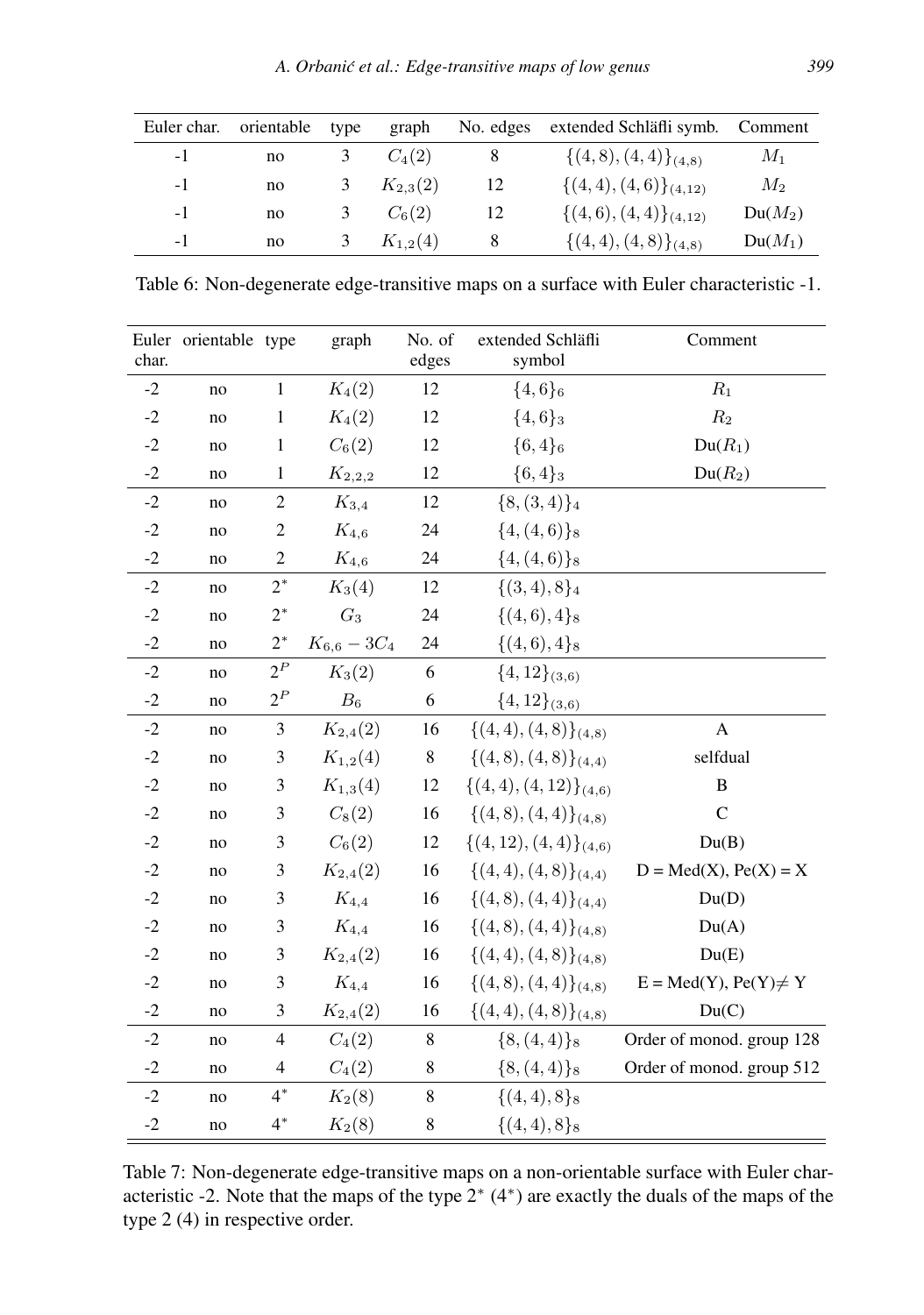| Euler<br>char. | orientable | type           | graph          | No. of<br>edges | extended Schläfli<br>symbol | Comment              |
|----------------|------------|----------------|----------------|-----------------|-----------------------------|----------------------|
| $-2$           | yes        | $\mathbf{1}$   | $K_{2,2,2}(2)$ | 24              | ${3,8}_{12}$                | $K_1$                |
| $-2$           | yes        | $\mathbf{1}$   | $C_4(3)$       | 12              | ${4,6}_{12}$                | $K_2$                |
| $-2$           | yes        | $\,1$          | $K_2(8)$       | 8               | $\{4, 8\}_8$                | $K_3$                |
| $-2$           | yes        | $\mathbf{1}$   | GP(8,3)        | 24              | ${8,3}_{12}$                | $Du(K_1)$            |
| $-2$           | yes        | $\mathbf{1}$   | $C_6(2)$       | 12              | $\{6,4\}_{12}$              | $Du(K_2)$            |
| $-2$           | yes        | $\mathbf{1}$   | $C_4(2)$       | $\,$ 8 $\,$     | ${8,4}_8$                   | $Du(K_3)$            |
| $-2$           | yes        | $\sqrt{2}$     | $K_2(5)$       | 5               | $\{10, (5,5)\}_{10}$        |                      |
| $-2$           | yes        | $\overline{c}$ | $K_{1,2}(3)$   | 6               | ${12, (3,6)}_4$             |                      |
| $-2$           | yes        | $\overline{2}$ | $K_{1,2}(5)$   | 10              | $\{4, (5,10)\}_{20}$        |                      |
| $-2$           | yes        | $\overline{2}$ | $K_{3,4}$      | 12              | ${8, (3,4)}_8$              |                      |
| $-2$           | yes        | $\overline{c}$ | $K_{2,4}(2)$   | 16              | $\{4, (4, 8)\}\$            |                      |
| $-2$           | yes        | $\overline{2}$ | $G_1$          | 24              | ${6, (3,4)}_{12}$           |                      |
| $-2$           | yes        | $\overline{c}$ | $K_{4,6}$      | 24              | $\{4, (4,6)\}\$             |                      |
| $-2$           | yes        | $\overline{2}$ | $G_2$          | 48              | $\{4, (3,8)\}_{16}$         |                      |
| $-2$           | yes        | $2^*$          | $B_5$          | 5               | $\{(5,5),10\}_{10}$         |                      |
| $-2$           | yes        | $2^*$          | $B_6$          | 6               | $\{(3,6), 12\}_4$           |                      |
| $-2$           | yes        | $2^\ast$       | $C_5(2)$       | 10              | $\{(5,10),4\}_{20}$         |                      |
| $-2$           | yes        | $2^*$          | $K_3(4)$       | 12              | $\{(3,4),8\}_8$             |                      |
| $-2$           | yes        | $2^\ast$       | $K_{4,4}$      | 16              | $\{(4,8),4\}_4$             |                      |
| $-2$           | yes        | $2^*$          | $K_8 - 4K_2$   | 24              | $\{(3,4),6\}_{12}$          |                      |
| $-2$           | yes        | $2^*$          | $C_6[2]$       | 24              | $\{(4,6),4\}_4$             |                      |
| $-2$           | yes        | $2^*$          | $G_4$          | 48              | $\{(3,8),4\}_{16}$          |                      |
| $-2$           | yes        | $\mathfrak{Z}$ | $K_{2,3}(2)$   | 12              | $\{(4,6), (4,6)\}_{(4,6)}$  | selfdual, selfpetrie |
| $-2$           | yes        | 3              | $K_{2,4}(2)$   | 16              | $\{(4,4),(4,8)\}_{(4,8)}$   | $\bf U$              |
| $-2$           | yes        | 3              | $K_{4,4}$      | 16              | $\{(4,8), (4,4)\}_{(4,8)}$  | Du(U)                |
| $-2$           | yes        | 3              | $K_{4,6}$      | 24              | $\{(4,4),(4,6)\}_{(4,12)}$  | $\mathbf V$          |
| $-2$           | yes        | 3              | $C_6[2]$       | 24              | $\{(4,6),(4,4)\}_{(4,12)}$  | Du(V)                |
| $-2$           | yes        | $\overline{4}$ | $K_{3,4}$      | 12              | ${8, (3,4)}_8$              |                      |
| $-2$           | yes        | $4^*$          | $K_3(4)$       | 12              | $\{(3,4),8\}_8$             |                      |

<span id="page-15-0"></span>Table 8: Non-degenerate edge-transitive maps on an orientable surface with Euler characteristic -2.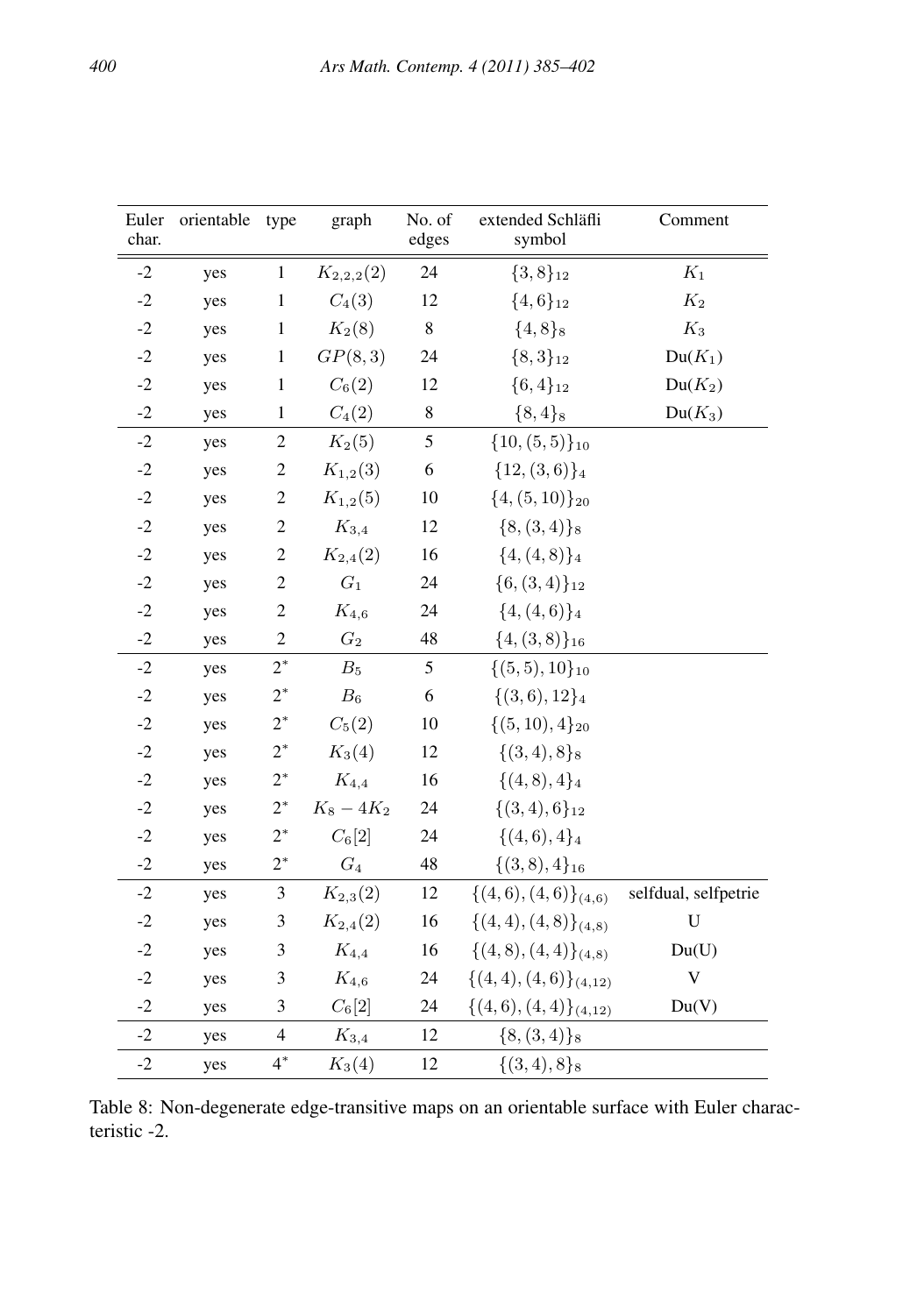There are several interesting related problems to the topic of this paper.

Problem 1. Determine the surfaces with negative Euler characteristic that contain edgetransitive maps of all possible 14 types.

**Problem 2.** In [\[2\]](#page-16-13) infinitely many positive integers q are found with the property that chiral maps cannot be drawn on orientable surfaces with genus  $q$ . What can be said of numbers  $q$ for which there are no edge-transitive maps of a given class on orientable or non-orientable surfaces of genus  $q$ ?

## 7 Acknowledgements

The work was supported in part by the ARRS, Slovenia, grant P1-0294, as well as by grant within the EUROCORES Programme EUROGIGA (project GReGAS) of the European Science Foundation. The work was also supported in part by Picker Interdisciplinary Institute, Colgate University, USA.

## **References**

- <span id="page-16-9"></span>[1] W. Bosma, J. Cannon and C. Playoust, The Magma algebra system. I. The user language, *J. Symbolic Comput.* 24 (1997), 235–265.
- <span id="page-16-13"></span> $[2]$  M. Conder, J. Širáň and T. Tucker, The genera, reflexibility and simplicity of regular maps, *Journal of the European Math. Society*, to appear.
- <span id="page-16-2"></span>[3] K. Cvetko-Vah and T. Pisanski, A census of edge-transitive tilings, *J. Combin. Math and Combin Comput*, to appear.
- <span id="page-16-8"></span>[4] A. W. M. Dress, Presentations of discrete groups, acting on simply connected surfaces, *Advances in Mathematics* 63 (1987), 198–212.
- <span id="page-16-0"></span>[5] C. Godsil and G. Royle, *Algebraic Graph Theory*, Springer-Verlag, New York, 2001.
- <span id="page-16-3"></span>[6] J. E. Graver and M. E. Watkins, Locally Finite, Planar, Edge-Transitive Graphs, *Memoirs of the Amer. Math. Soc.* 126 (1997), no. 601.
- <span id="page-16-1"></span>[7] S. Graves, T. Pisanski and M. E. Watkins, Growth of Edge-Homogeneous Tessellations, *SIAM J. Discrete Math.* 23 (2008), 1–18.
- <span id="page-16-11"></span>[8] J. Gross, T. W. Tucker, Topological Graph Theory, Wiley Interscience, 1987.
- <span id="page-16-4"></span>[9] B. Grünbaum and G. C. Shephard, Edge-transitive planar graphs, *J. Graph Theory* 11 (1987), 141–155.
- <span id="page-16-5"></span>[10] B. Grünbaum and G. C. Shephard, *Tilings and Patterns*, W. H. Freeman and Company, New York, 1987.
- <span id="page-16-6"></span>[11] J. E. Humphreys, *Reflection Groups and Coxeter Groups*, Cambridge Univ. Press, Cambridge, 1990.
- [12] G. A. Jones and D. Singerman, Theory of maps on orientable surfaces, *Proc. London Math. Soc.* 37 (1978), 273–307.
- <span id="page-16-7"></span>[13] A. I. Malcev, On faithful representations of infinite groups of matrices (Russian), *Mat. Sb.* 8 (1940), 405–422, English translation: *Amer. Math. Soc. Transl.* 45 (1965), 1–18.
- <span id="page-16-12"></span>[14] A. Malnič, R. Nedela, M. Škoviera, Lifting graph automorphisms by voltage assignments, *Eur. J. Comb.* 21 (2000), 927–947.
- <span id="page-16-10"></span>[15] A. Orbanic,´ *Edge-transitive maps*, PhD Thesis, University of Ljubljana, 2006, [http://](http://www.ijp.si/RegularMaps/) [www.ijp.si/RegularMaps/](http://www.ijp.si/RegularMaps/)